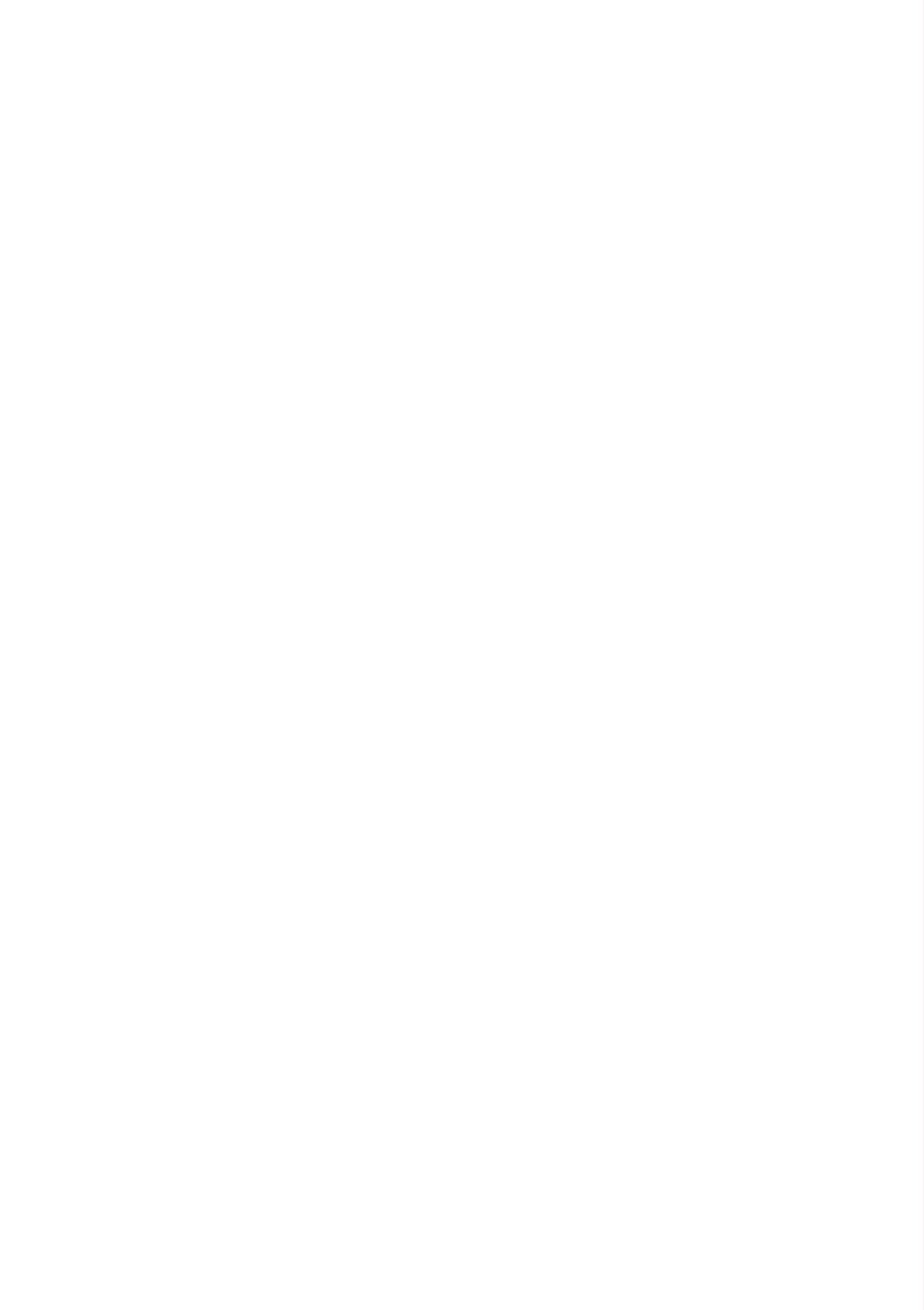# **art after drama**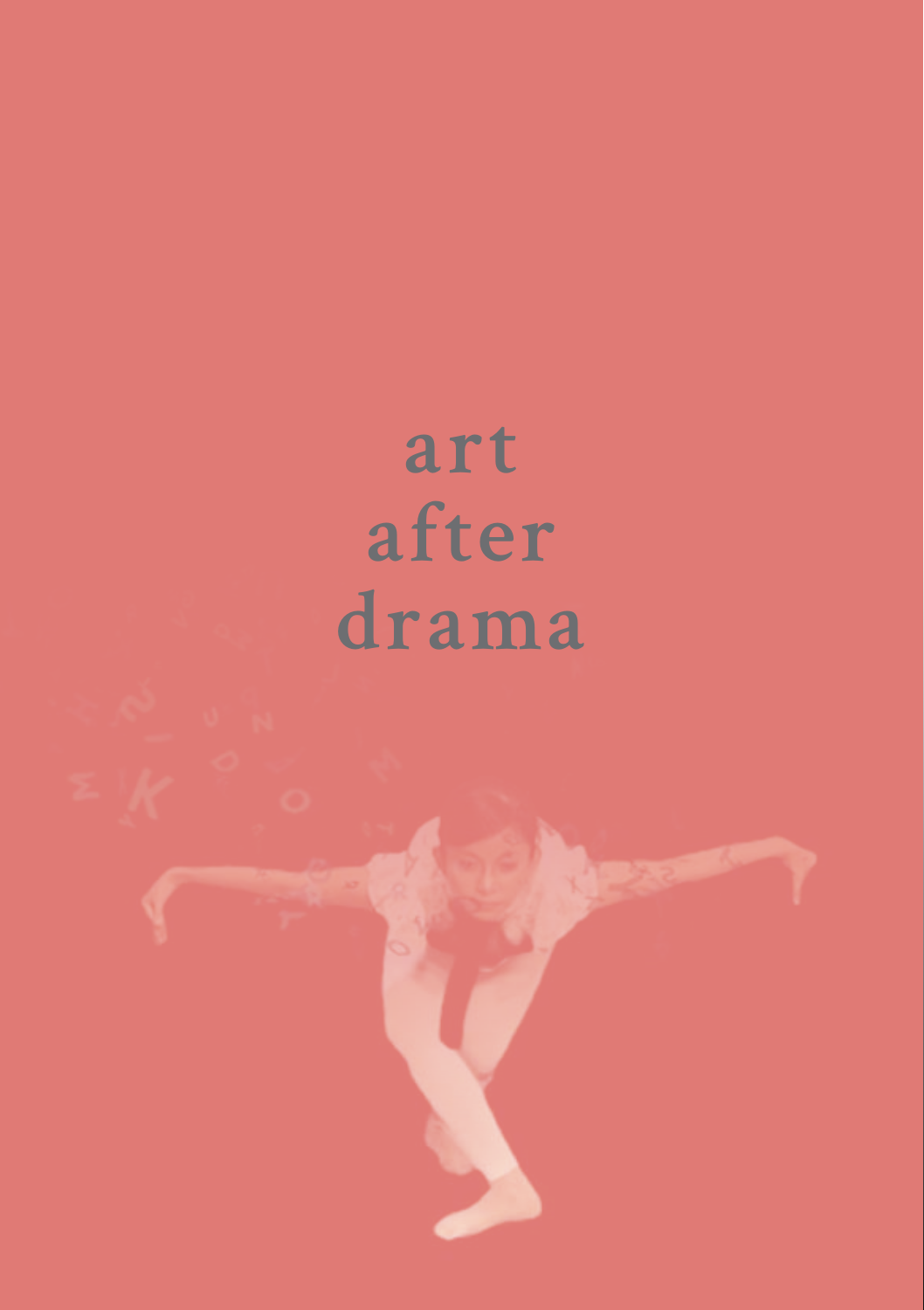# **art after drama**

# Krisna Murti Videos

*artist* Krisna Murti

*curator* Jeong-ok Jeon

*salihara curator* Asikin Hasan

*exhibition Manager* Dian Ina Mahendra

*technical assistant* Choki Sapta Wanusi

*graphic designer* Ari Prameswari

*translator* Marjorie Suanda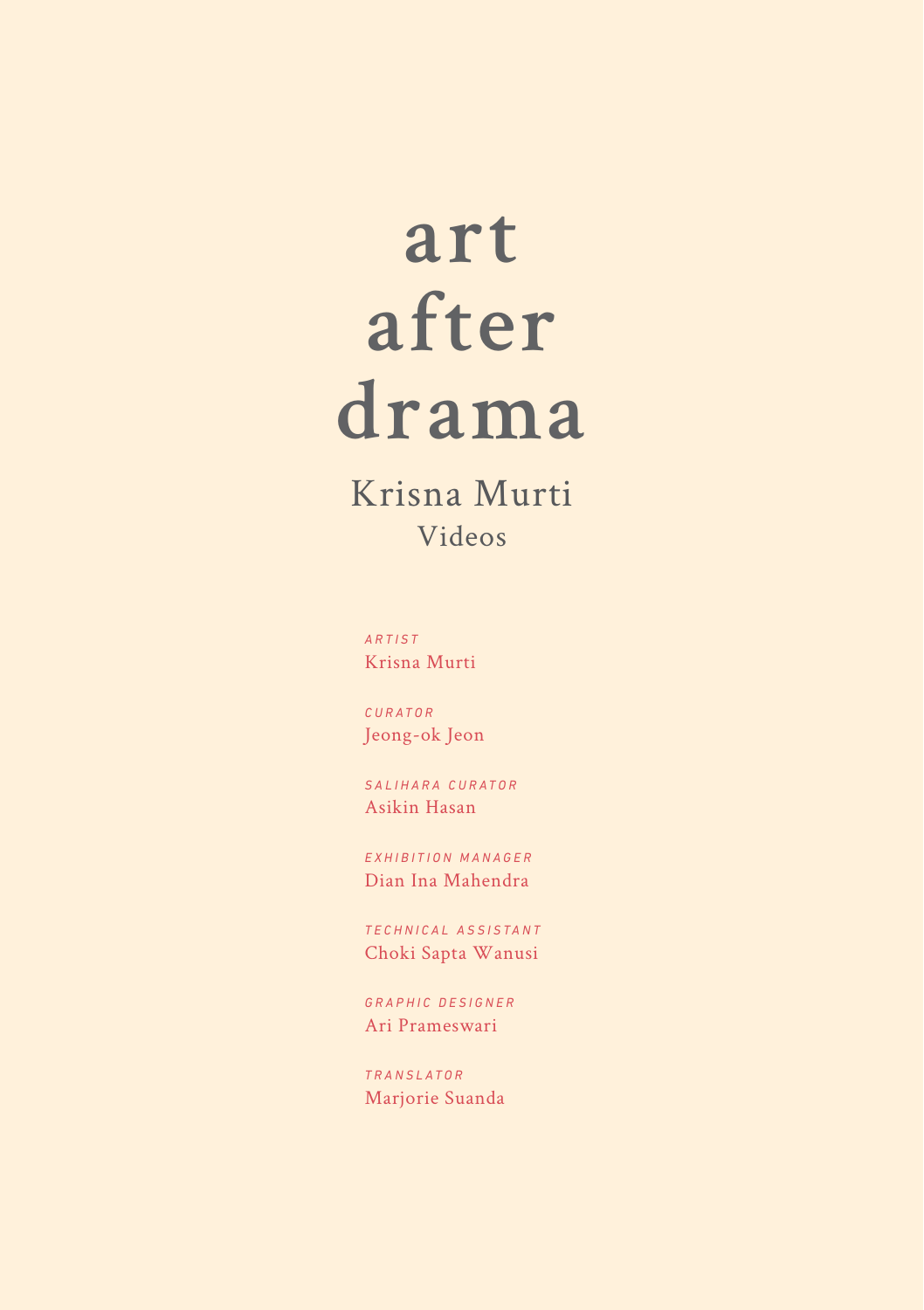*krisna murti's compass points* asikin hasan

Looking at the works of Krisna Murti is like standing in front of the stage of a performance that has not yet or may never come to an end. He is going to create so much there. He comes with a story from some interior space, an experience stored deep in his memory, and replayed in his own way in the forms of poetry, painting, video, and even carried over into his daily interactions.

In every conversation with him, his expression suddenly precedes his discussion partner's understanding. He laughs expressing agreement, sometimes interrupting and refuting the topics of discussion regarding tradition, behavior, and assorted paradoxes within society. Suddenly he will laugh at the West which is too serious, but at another moment he will display a sincere sense of pride in the East.

So many arguments emerge when talking with him or at least one event after another which have been recorded in his sub-conscious, and are broached just like that. He tells about the realities of Balinese life, usually explained very carefully, and with deep respect for the traditions of his ancestors. His mother comes from Bali and his father from Java. And perhaps that is also why the mystical stories of Bali as well as the

world of the Javanese shadow plays are such strong influences in his art.

He once described in detail, for example, about the "Ngaben" tradition, something which can be difficult for people outside of Bali to comprehend. As a performance, "Ngaben" cannot be viewed just from the ending. It must be understood and seen from the beginning. Krisna stressed that "process" is the most important part of the entire Ngaben event. In a different context in modern works of art by Christo, for example, "process" also becomes the main aspect. But the reason is very different. Christo wants to overcome the massive structure of modernism. While "Ngaben" is completely the picture of traditionalism, creating something massive as a reflection of a communal society in which life is based upon working together, and cooperation is a noble value.

Krisna's closeness with Bali can also be seen in his first video art piece titled, "12 Jam Dalam Kehidupan Penari Agung Rai" (12 Hours in the Life of Dancer, Agung Rai). He follows and records the movements and behavior of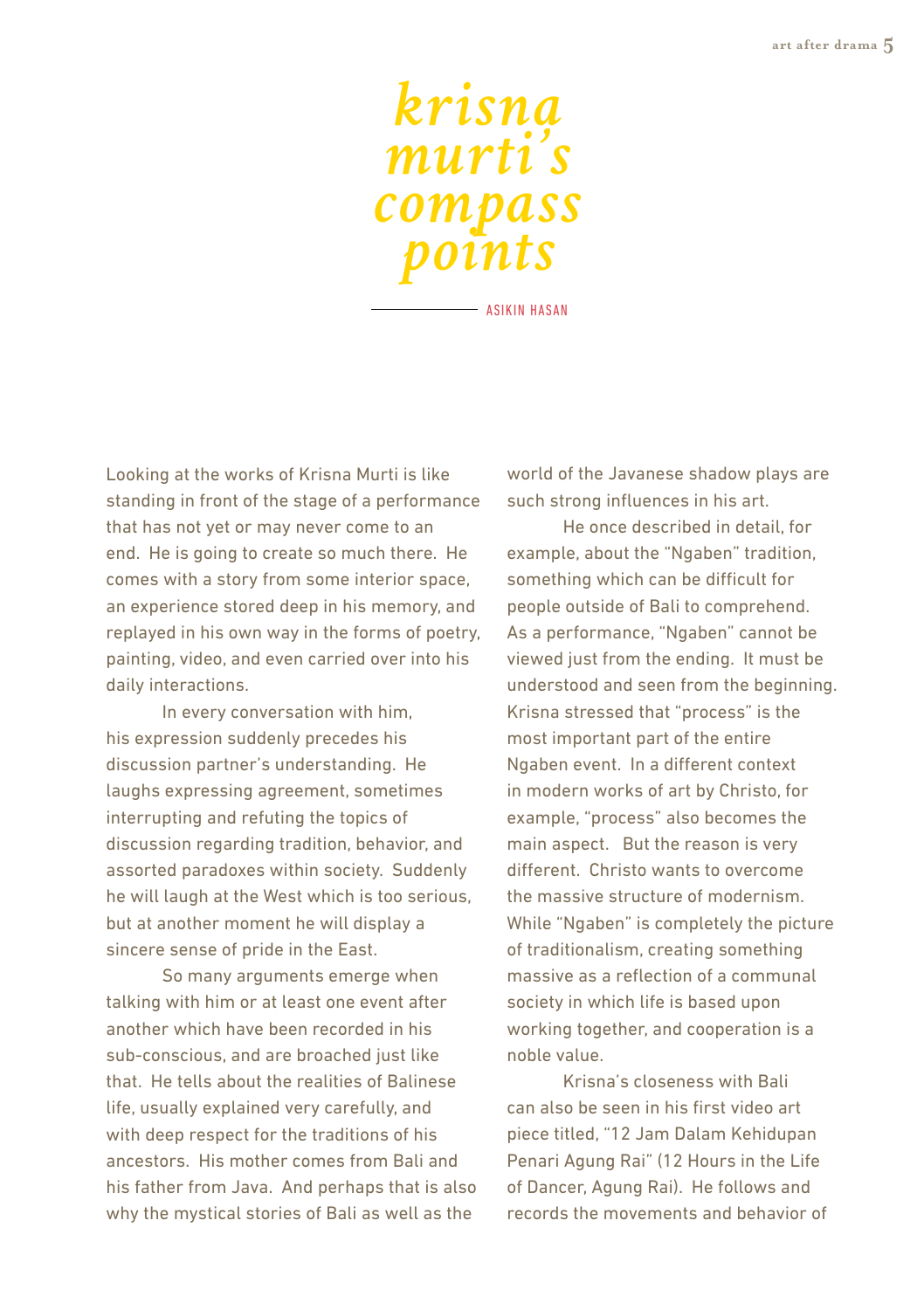the dancer from one moment to the next. In 1993, when video art was still seen as something unusual, this piece was shown in a solo exhibition in Bandung (Studio R-66) . He also talks about how nature, humans, and spirits protect each other in Balinese life, and are reflected, for example, in the "Pulagembal", the tradition of making colorful cakes in many shapes. He expressed this in his installation piece also exhibited in Bandung titled, "Alam, Alam, Alam" (Nature, Nature, Nature,1995).

A touching drama presented as a parody can be seen in the video piece, "Nenek Moyangku Orang Sangiran" (My Ancestors are Sangiran Man), performed at Galeri Lontar, Jakarta (1997). This piece is like a research study involving one of the most important archeological sites – Sangiran, Central Java - in the world which has been neglected. He sees the irony of how on the one hand commercialization plays a role in destroying artifacts which are important to science. But on the other hand, poverty and bad economic conditions make the local people ignore the scientific value of their region. They replace scientific value with practical value; selling the artifacts to foreign tourists.

Krisna Murti studied in the Visual Art Department of ITB majoring in painting. However, even as a student he demonstrated his wide ranging interests setting aside time not only to paint, but also so he could also write. He joined Grup Apresiasi Sastra (GAS) (Literary Appreciation Group), a creative venue for ITB students. His poetry tended to be experimental. He tried bringing together script and pictures; between something rooted in tradition and something sticking to modern thinking.

Krisna's diverse interests continued after he graduated from university. He painted, but also worked in new media: installations, video, and objects. He is one of the Indonesian artists who introduced work in new media art. However in his development, he has been the most consistent in presenting those new trends both at home and abroad. From the 1990s until today, his video pieces have been presented in contemporary art events, including: Havana Biennale, Cuba; ARS 1, Unfolding Perspective, Finland; Kwangju Biennale, Korea; Fukuoka Asian Art Triennale, Japan; Venice Biennale, Italy, and others.

Krisna Murti continues to develop in conventional media such as painting, and also new media: photography, video, installation, performance art, and objects. His choices of themes in his videos are also on similar issues. From his "Wayang Machine" which refers to traditional values to "Video SPA" as a new ritual and modern life style. The same is true of the works shown in this solo exhibition, starting from tensions found in today's society and culture; between hopes and fears, between order and chaos, between the traditional and the modern, and so on. This is the paradox of modern life, and maybe something which will never come to an end.

> Asikin Hasan Curator Galeri Salihara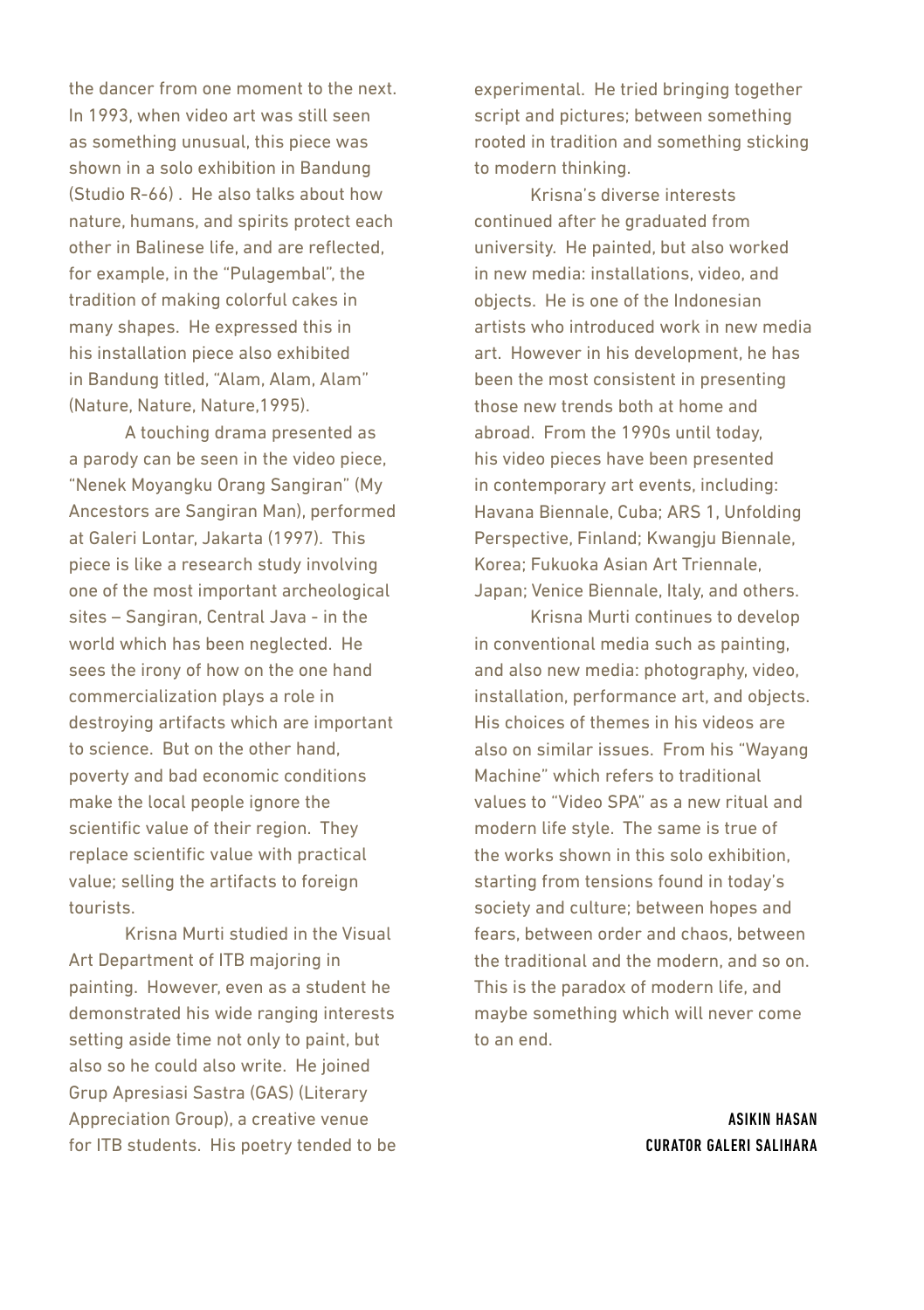*art after drama: krisna murti*

- JEONG-OK JEON, curator

*Art After Drama* is a solo exhibition featuring new and recent video works by Krisna Murti. Krisna Murti has been a leading figure in the contemporary arts in Indonesia, particularly in the field of video and multimedia art.<sup>1</sup> During his three decades of practice, Krisna has passionately participated in numerous creative projects not only as an artist, but also as a writer, educator, and more recently as a curator, contributing to the discovery and exposure of young Indonesian media artists.

This exhibition presents the prominent characteristics found in a series of Krisna's works, produced between 2011 and 2013. It investigates theatricality as a sharing principle in the array of works, which include site-specific video installations, video object, and single channel video. Theatrical elements found in his work include that of performer, audience, and spoken (and visual) language; and more specifically, key components that encompass the diversity of media and form: sound, light effects, and the stage experience. The curatorial process of this exhibition has also paid special attention to a range of essential issues around art and life, such as the origin of art, art of post-historical time, and the relationship between digital media and human perception.

### **Life Theatre**

In a conversation with the artist, Krisna once mentioned an interesting trait about how Indonesians communicate. He thought that Indonesians tend to express their feelings and thoughts indirectly, using their facial and bodily gestures rather than directly through words, and that this has become their custom. Thus, without understanding such bodily vernacular, foreigners tend to misunderstand a local's true intention.2 Listening to him, I came to think of my own experiences as a foreigner. In my conversations with Indonesians the symbolic gestures of eyes, shoulders, and fingers are often used instead of the explicit language. Their gestures, or what I shall call performative actions, speak their intended messages in an expressive and theatrical manner.

While the method of daily communication in Indonesia emphasizes its people's sense of performativity, Indonesian rituals involve more dramatic circumstances. For instance, important family or social events such as a wedding ceremony demonstrate the dramatic characteristics of the locals. This dramatization is not just in the details of the opulent traditional decorations of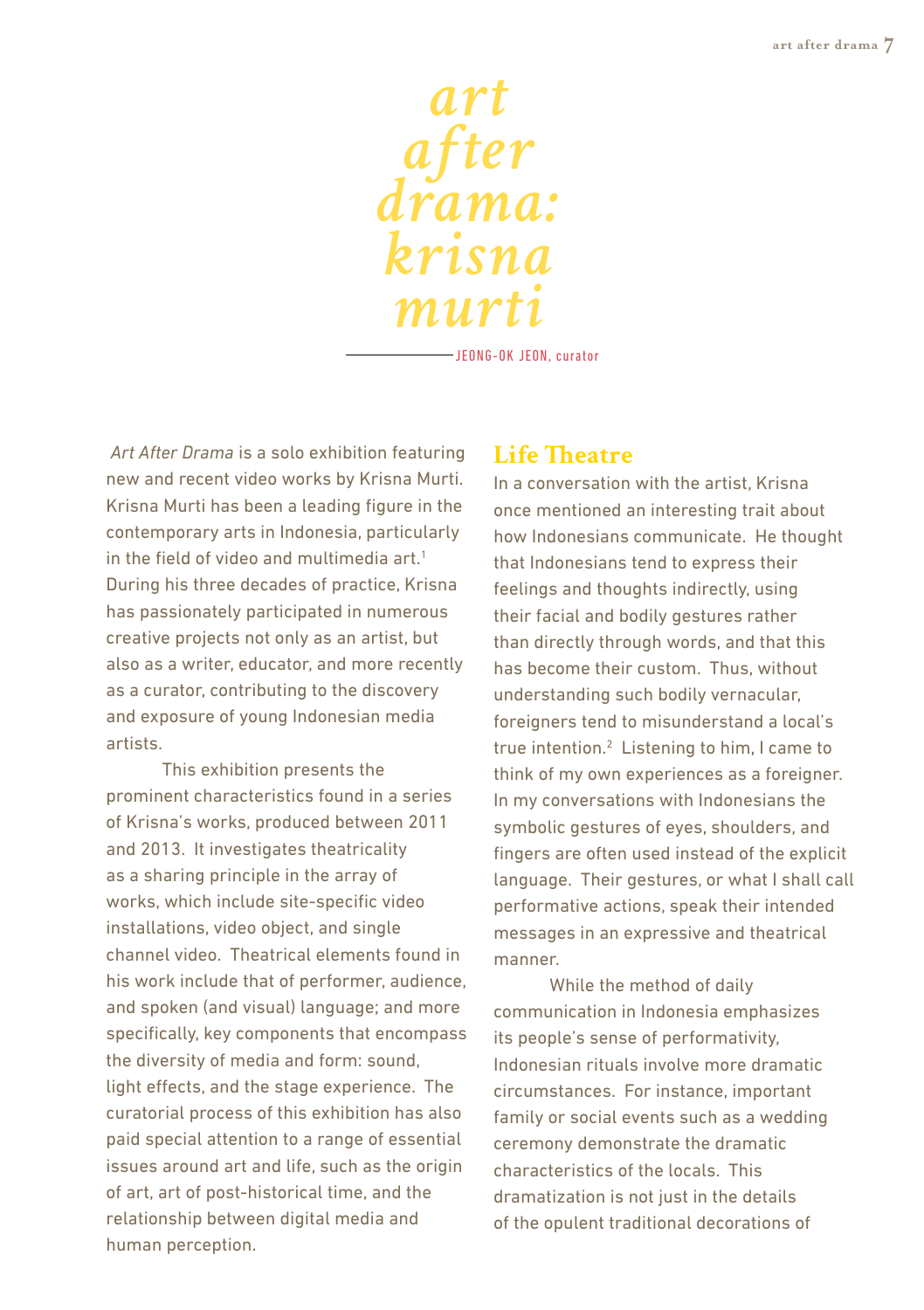the site of the ritual, or the theatrically ornate dance and musical performances conducted during the event, but rather, very spectacularly visualized by the exaggerated costume and make-up, particularly by women. Many women at these ceremonies present themselves as overly made-up, which renders them almost unrecognizable. They appear as though they are joining a masquerade where their true nature and identity becomes blurred. Like a masquerade, which is a highly theatrical and ritualized staging, the Indonesian wedding ceremony provides the experience and practice of theatrical drama in a real life situation.

Wedding ceremonies are just one example. In Indonesia, there are many other similar ceremonies where roles are played as if in a drama, such as circumcisions, birthday parties, and funerals. In this respect we can say that life events resemble a drama comprising of "theatrical" elements such as actors (those who impersonate), audiences (those who view and respond), and language (what constitutes narrative). In this theatrical life setting, Indonesians play a variety of roles, interact with others and create their own stories, infusing their lives with performativity, interaction, and meaning. These theatrical elements appear both in secular and sacred routines in life, and fuse the element of drama into every part of their lives.

## **Origin of Art and Origin of Life**

Drama as an art that we are familiar with, originated from a religious ritual in honor of deities during ancient times. As Jane Harrison explains in her book *Ancient Art and Ritual* (2005), art (or drama) and ritual are "…two divergent developments [that] have a common root", and art that originates from ritual ceremonies goes as far back as

primitive life. Primitive men expressed their fear and desire through communication with gods, incorporating a wide range of media such as cave painting, bas-relief, temple decoration, collective body movement, and sound, which constitute the primary forms of what we now call art. When the primitive and shamanic acts, which were theatrelike activities, turned into a "drama," the history of art made its beginning. Therefore, primitive and shamanic rituals are the essential source and impulse of art.<sup>3</sup>

The word 'drama' is rooted in the Ancient Greek word *dromenon*, which means a 'rite' or ritual ceremony.4 A ritual ceremony most widely celebrated in Southern Europe called the Spring Festival welcomed a new season where everything comes to life. The Spring Festival was also dedicated to a Greek god, Dionysus, who was resurrected from his death through the Dionysian Mysteries. Thus *Dromenon* - the Spring Festival - was held to celebrate the "passing of the old into the new", which was ritually important in the cult of Dionysus.5 A similar impulse to call the gods is found in ancient agricultural societies in Indonesia. Indonesians were also very close to theatre from the beginning of their lives and theatre was a way to connect people to their gods. By imitating the acts of animal and natural environments, ancient Indonesians expressed their prosperity and hardships to their gods.<sup>6</sup>

Despite the many different types of people, interests, and concerns, the main goal was "fertility" or the wish for new life, expressed by two essential elements: man and woman.<sup>7</sup> Just as ancient drama is associated with the spiritual concepts of openings and new life, the dramatic elements that appear in Krisna Murti's art is also closely related to the artistic concept of the origin of life. *Dance of the*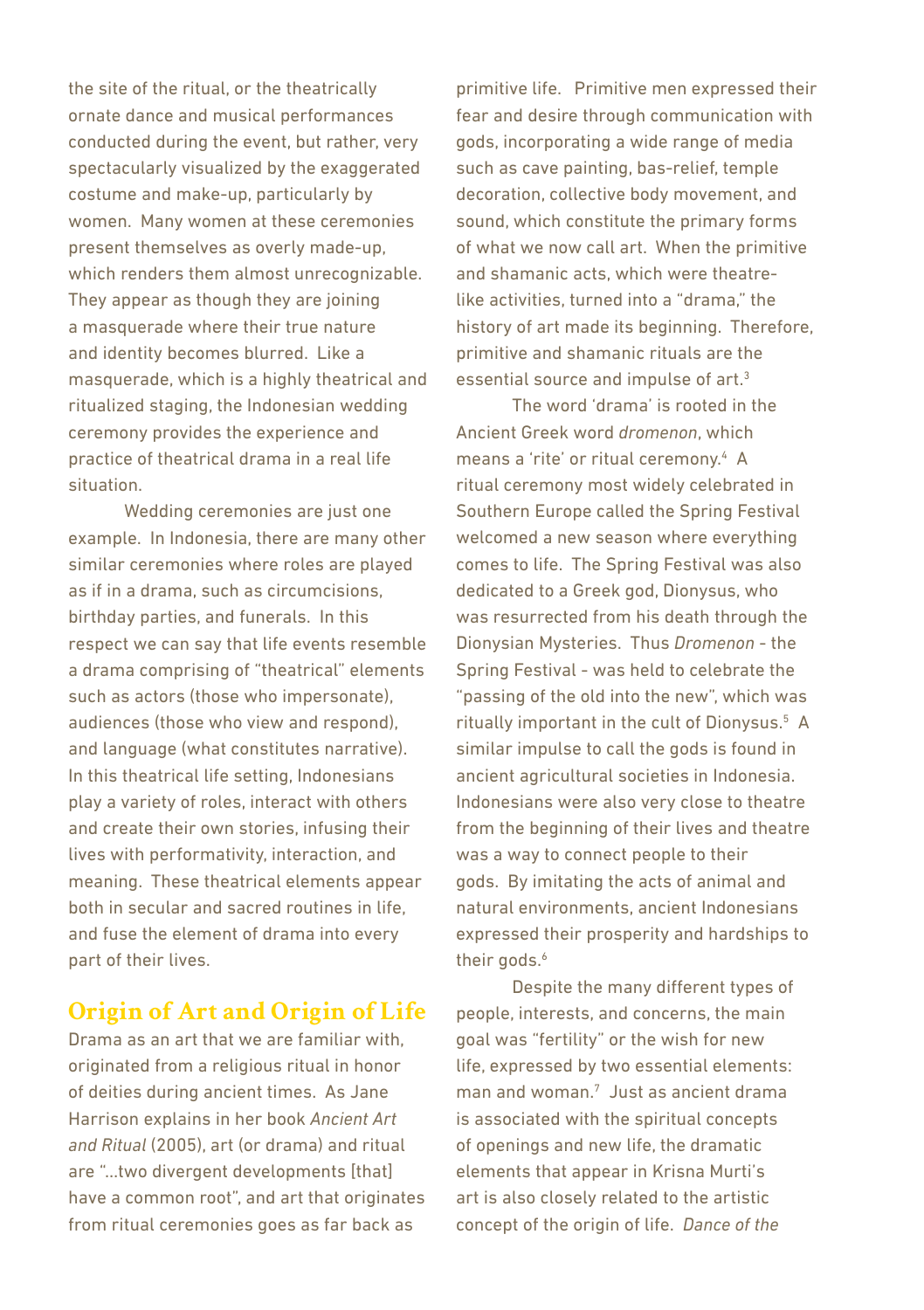*Unknown* (2012) for example, presents a fragmentary collection of bodily gestures by an Indonesian contemporary dancer, Gita Kinanthi. Presenting the performer who is mimicking a birth from a cocoon, this video recalls the collective memory of the birth of the individual audience that has been latent in their subconscious. With a completely dark background, the video begins with Gita in an embryonic posture completely in white with no indication of a spatial background. The flatness or emptiness of the space where she is positioned accentuates the immateriality of her presence.

image of a bird and nature, which gives the impression that she is performing a shamanic rite. While the artist mentions in his statement that the fragmentary collection of the performer's gestures implies "the process of life from birth, growth, and dynamics,"8 this video however consists of random structure and non-linear dance movements. This video, dominated by its visual language, can be considered a type of image theatre that emphasizes visual rhythm rather than narrative.

If *Dance of the Unknown* emphasizes the immateriality of space where birth is



Looking closely at this piece, the performer Gita begins her moves with the sound of a bamboo flute as though the music awakens her spirit. Throughout the video, the performer's many alter egos appear in different postures, scales, and directions, confusing the audience between identifying what is real and unreal. During her performance she seems to mimic the

represented by symbolic gestures, *Eggology* (2013) (a video installation in collaboration with Polish dancer Ewelina Smereczynska), explores bodily movements in a physical space where birth is fulfilled. In this video the performer's abstract movements are projected onto an egg shaped structure hanging in the gallery, giving a sense of suspension in a non-gravitational space.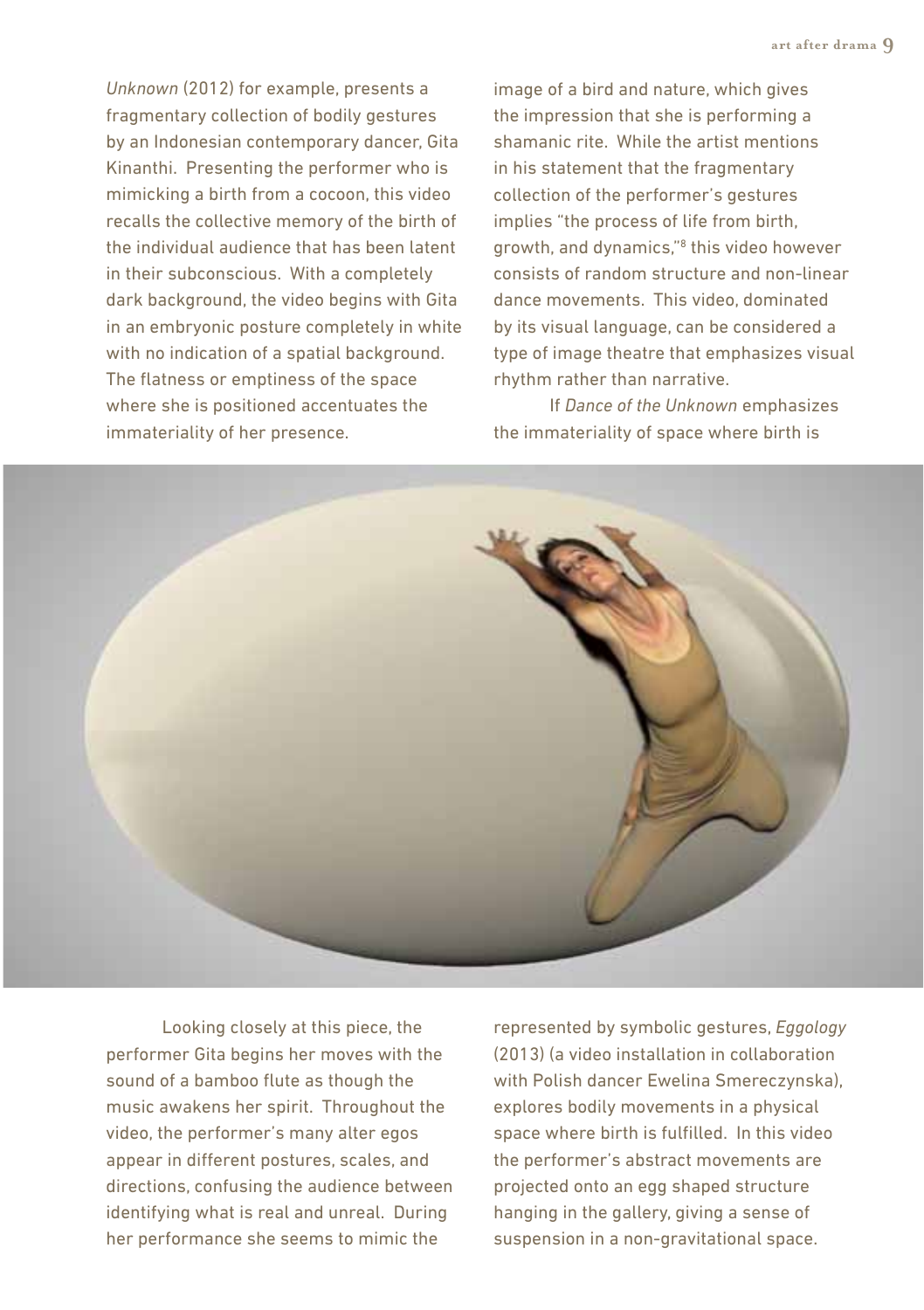The eggshell implies a woman's womb as a source of energy. Due to the blend of materiality of eggshell and virtuality of movement, this installation gives audiences the fantasy of being in a mother's womb at a highly dramatic moment. At the same time the performer's body appears as shamanic language as if she is in communion with god. To cite Lea Vergine in her essay *The Body as Language* (2003), by using her body movement as a language, the dancer in the video seems to lose her identity and to refuse a sense of reality, and yet is able to invade and control the sphere of motions.<sup>9</sup> This video installation blurs the boundary between installation and stage art.

# **Post-Historical Art: Non-Linearity and Non-Narrative**

The exhibition *Art after Drama*, has two implicated meanings. On one hand, Krisna Murti's art follows a certain drama by examining, referencing, and recalling the origin of art, which includes ritualistic, primitive, and mythical components. The movements of performers represented in Krisna's video installation have a primordial significance in origin and meaning. The ritual importance derived from ancient rites that emphasize the notion of "opening" and the resurrection from death, further connects primitive and shamanic rituals as an essential source and impulse of art.

Yet Krisna's video work goes beyond art as drama and past the evolution of what is generally included in art history. His videos do not follow the linearity and narrative of drama in a classical sense (beginning, middle, and end). Rather, his work presents a fragmentary collection of bodily gestures by performers that drift, defying the laws of time and space. Thus, it is an art that comes after or out of the grand narrative and as such becomes, borrowing

Arthur Danto's phrase, *post-historical* art.

When Danto wrote his book *After the End of Art* (1997), he did not mean that there will be no art or that artists will cease to exist. Rather, what had come to an end, according to him, was the narrative that has structured the past six centuries of art history. As the narrative comes to an end, "whatever art there was to be would be made without benefit of a reassuring sort of narrative in which it was seen as the appropriate next stage in the story".<sup>10</sup> In other words, art does not have to belong to a here or there. Thinking about the nature of our life cycle would help to understand his point. We usually divide life into simple phases: childhood, adolescence, and middle age, and believe that each phase follows one another. This thinking is possible because we see time objectively and chronologically. Such objective and chronologically based concepts of time support our belief that each moment moves forward, fundamentally continuous through causal relationships. However, this sort of concept of time excludes contingencies and irregularities, but centers on linearity and stability of a narrative structure.

Krisna Murti's art lies in the place where we find life full of unclear instances and a myriad of contingencies. Just as we are unable to accurately recognize all objects in this world, his art is 'hybrid rather than pure,' 'compromising rather than clean,' 'ambiguous rather than articulate'.<sup>11</sup> In other words, his art is positioned in a *posthistorical* era, which is when "anything could be a work of art,"12 and therefore, "a period of quite perfect freedom".13

### **Digital Media and a New Way of Perceiving**

Krisna Murti uses various media such as video, sound, text, and animation. His use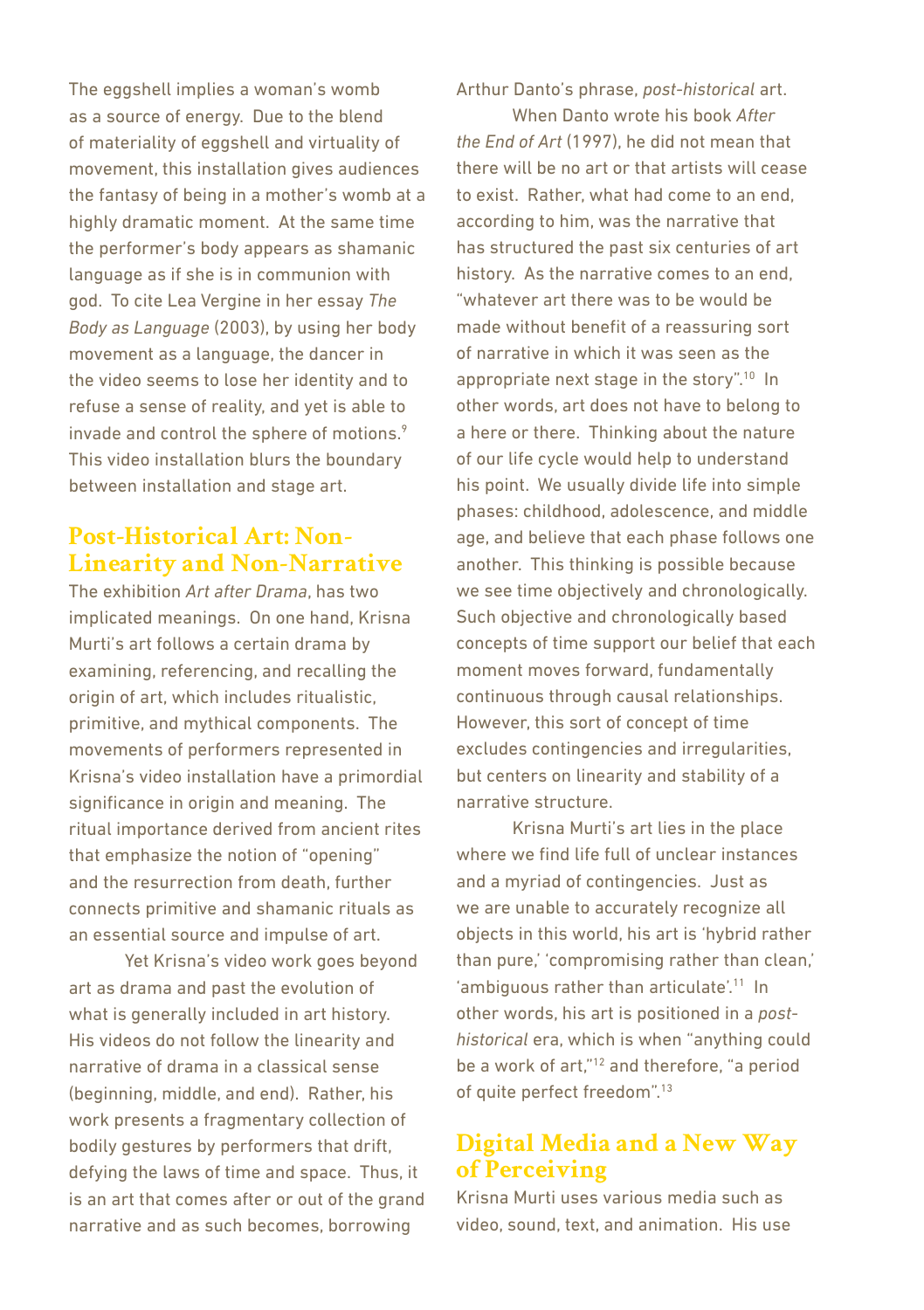of digital manipulation has a significant impact on the content of his work and the formation of audience perception. For Krisna, his media is not merely the means of communicating with people in the traditional sense or a documentation of the performance, but plays a significant role in relationship between his art and the audience who perceives it. Therefore he makes it possible for the audience to have their different perceptual experiences. By means of digital manipulation, the images of his work become disassembled, rearranged and re-synthesized, which leads to hybridity, displacement, and disconnection. As Walter Benjamin observed, this new way of configuring an image, which changes the way people perceive the world, is possible in the absence of "aura".<sup>14</sup> In eliminating any traditional and ritual value attached to the myth of originality and authenticity; that is, aura, Krisna Murti's work asks viewers to replace these meanings with new perceptions, thereby requiring them to perceive differently.

Another video work, *Branded Fruits Archipelago* (2012) is a good example of showing the possibility of new media in the absence of "aura". It is a single channel video showing a woman making an offering for a ritual ceremony. At the first glance, the offering in the video looks like an ordinary Balinese offering. However, when you pay close attention, you can see something unusual: all the fruit in the offering are imported and labeled with a price tag. This video work references the book *The Malay Archipelago* written by 19th century British naturalist Alfred Russell Wallace who traveled to unknown continents for his extensive fieldwork. What caught the artist's attention most from this book was the book cover's illustration, which portrays not only local fruit found by Wallace, but

also foreign one to Indonesians, such as pineapple. The artist's critique is that as much as the imported fruits are dominating shops and supermarkets in Indonesia, the same imports affect traditional rituals.<sup>15</sup> At this level, we experience the hybridity of spirituality, in which the ritual offering remains as a mere "act".

*Tale of Sangupati* (2012) is a video installation featuring an Indonesian actor, Landung Simatupang, who tells a story of a young Indonesian man called Joyo, who is a descendent of several generations of *dalang* (puppeteers) in Yogyakarta. The story focuses on a modern-day tragedy in which Joyo is forced to sell his inherited collection of puppets to tourists in a souvenir shop. Due to the development of technology and the spread of urbanization, traditional art forms such as *wayang* puppetry are now impoverished. The tension between old and new, tradition and modernization, is articulated by the narrator who also appears as an actor in this video. Thus, this video can be seen as a virtual monodrama and perhaps a kind of self-criticism of its own form.

Landung appears fully formed on the gallery wall as soon as the unidentifiable rising smoke opens the video. His face is hyper-real so that the naked flesh feels untrue to audience and provokes a Brechtian alienation effect in which they distance themselves. His calm yet sharply broken voice envelopes the audience. The words he utters seem to be material rather than spiritual. His storytelling invokes the puppet characters on the screen that hover around his face. As Joyo's hopes are shattered, the images of puppets are broken to pieces. This video is the representation of both memory and symbol.

The hybridity of virtual and real shown in Krisna's video requires a new way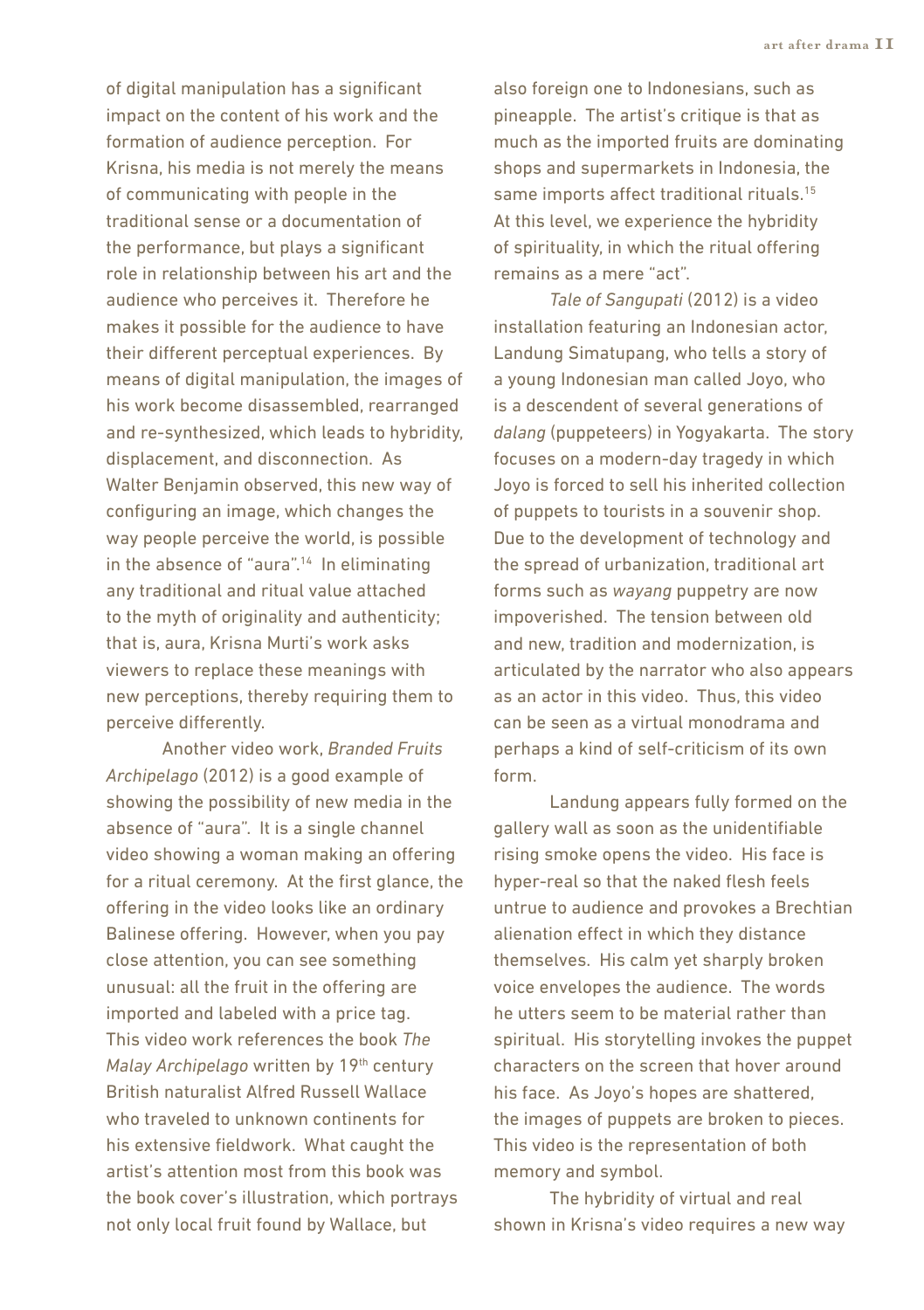of perceiving. Unlike the 20<sup>th</sup> century when a visual sense was most desirable, in this new century, multiple senses are necessary in appreciating art. McLuhan calls this kind of multiple perception "tactility". Tactility is not merely contact between skin and objects, but an interaction between the senses.<sup>16</sup> It is also what Krisna Murti expects from his audience through their recognition of objects. By means of tactility the various senses interact with each other and the whole image is understood by an audience who feels and recognizes the work of art.

The last work *A Cup of Tea* (2011) is a video object consisting of a small coffee table, found objects from the sea and a video poem attached to it. The poem is written by Hanna Fransisca, a young Chinese Indonesian poet who uses metaphor to express the sorrow of separation and the hope for reunion. As an experiment of visual poetry, this work highlights tactility by provoking multiple senses through sound of waves, taste of tea, visual text, and the feel of sand and coral reef. *A Cup of Tea* can be seen as having a conversation with

*Tale of Sangupati*, the art standing for a metaphorical stage replete with props where the actor Landung, could have possibly been sitting in during his monodrama.

Across different genres of theatre, dance, literature, installation, and sound, *Art After Drama* requires not only a new way of perceiving, but also different approaches in appreciation; both intellectual and philosophical. Like a play without a plot, the art of Krisna Murti shows complexity, absurdity, and hybridity, which makes the exhibition space fragmented and deconstructed. Collaborating with various artists of different genres and incorporating diverse forms of art, Krisna's work in its essence makes it possible for art to go infinitely beyond categorization. His art is not based upon the materiality of new technology, but is steeped in the understanding of new culture. Never disregarding the fundamental question of the nature of art, Krisna Murti invites his audience into his own unique reconstruction of art drama.

#### Jeong-ok Jeon

Jeon is an independent curator who has been curating, organizing and consulting various art exhibitions and cultural related events in numerous cities, including Seoul, Paris, Venice, Brisbane, Bangkok, Washington, DC, and Jakarta. She is currently a research curator at the Center for Art and Design and a lecturer at the Technopreneurship Study Program at Surya University in Gading Serpong, Indonesia. She also lectures at the International Design School in Jakarta. Jeon holds a BFA from Ewha Womans University in Korea and an MFA from Savannah College of Art and Design in USA. (www.projectandini.org)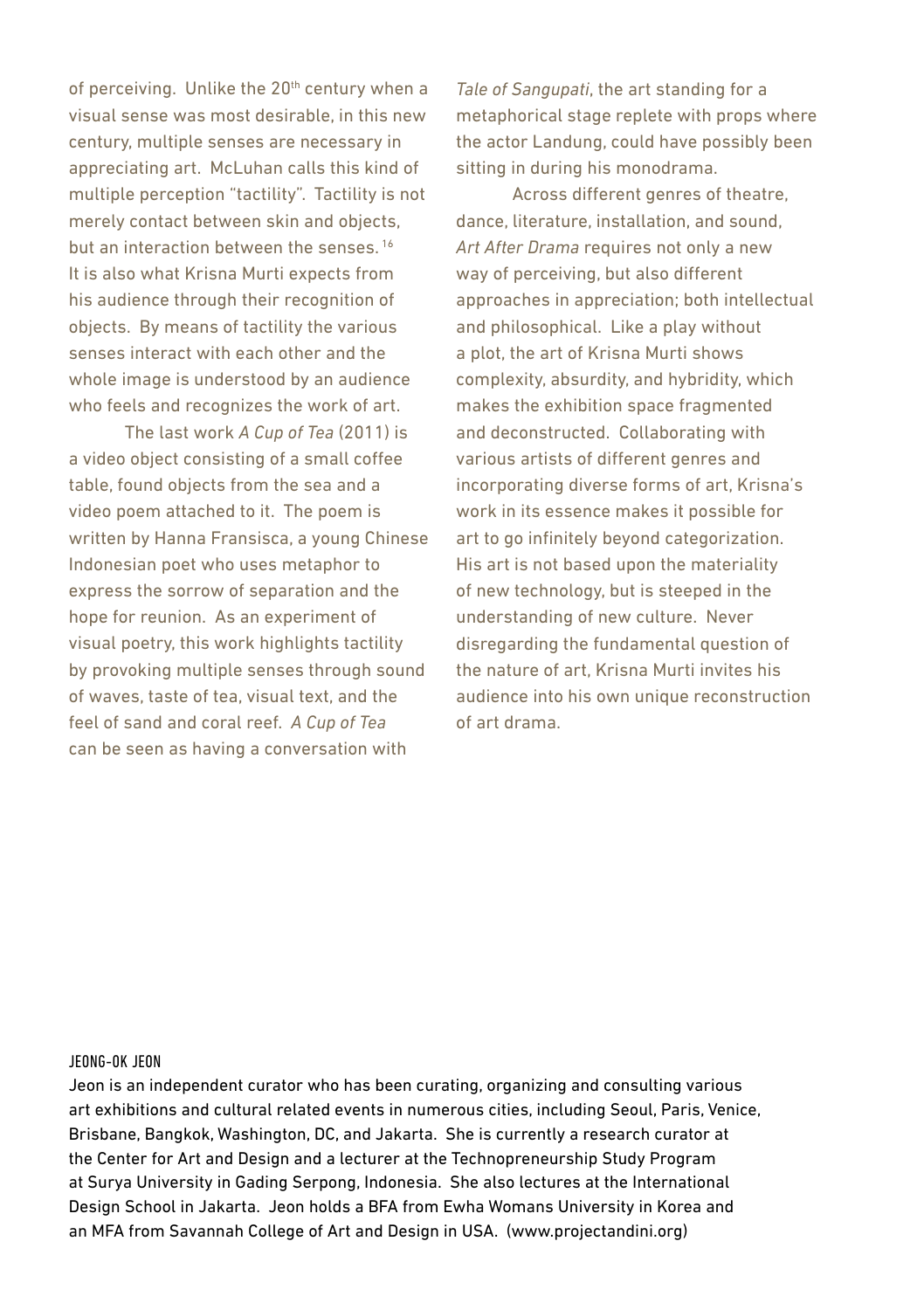# **Endnotes**

- 1 There are many publications citing Krisna Murti's artistic achievement as pioneering video art in Indonesia. Aminudin TH. Siregar in his essay "Tradition versus Modernization, The Case of Krisna Murti" calls him the father of Indonesian video art. (Exhibition catalog Mute! Theater: Krisna Murti. Bendara Budaya Jakarta, 2010)
- 2 Conversation with the artist, October 06, 2012.
- 3 Harrison, Jane. Ancient Art and Ritual. The Project Gutenberg EBook. Chapter 1 Art and Ritual. 2005. <http://www.gutenberg.org/files/17087/17087-0.txt> (last visited on 1<sup>st</sup>) May 2013)
- 4 Ibid.
- 5 Ibid. Chapter 3 Seasonal Rites: The Spring Festival.
- $^{\rm 6}$  Sumardjo, Jakob. Perkembangan Teater Modern Dan Sastra Drama Indonesia. Bandung: STSI, 2004, pp. 3-5.
- $^7$  Ibid., p. 7.
- 8 Krisna Murti. Artist statement: Dance of the Unknown, 2012.
- 9 Vergine, Lea. "The Body as Language." Art in Theory 1900-2000: An Anthology of Changing Ideas. 2nd ed. Eds. Charles Harrison and Paul Wood. Malden, MA: Blackwell Publishing, 2003, p. 906.

10 Danto, Arthur C. After the End of Art. Princeton: Princeton University Press, 1997, p. 4.

- 11 Ibid., p. 12.
- 12 Ibid., p. 14.
- 13 Ibid., p. 12.
- <sup>14</sup> Benjamin, Walter. "The Work of Art in the Age of Mechanical Reproduction." Art in Theory 1900-2000: An Anthology of Changing Ideas. 2nd ed. Eds. Charles Harrison and Paul Wood. Malden, MA: Blackwell Publishing, 2003, p. 521.
- 15 Krisna Murti. Artist statement: Branded Fruits Archipelago, 2012.
- <sup>16</sup> McLuhan, Marshall. Understanding Media: The Extensions of Man. Korean Translation edition. Trls. Kim Sunggi and Lee Hanwoo. Seoul: Minumsa, 2007, p. 435.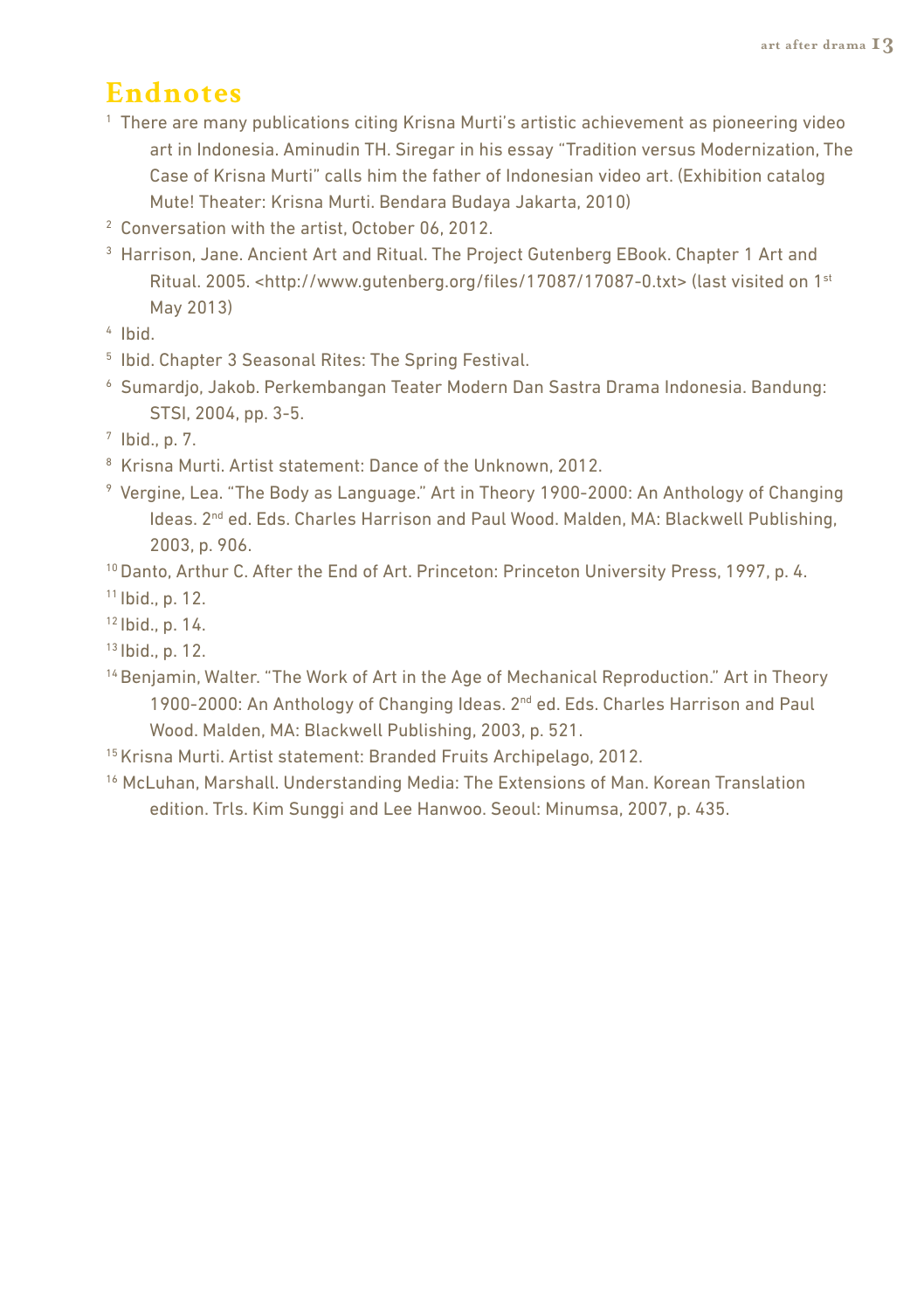# **dance of the unknown**

*(in collaboration with Gita Kinanthi) Media: Multi-channel video, HD Duration: 11:50 loop Year: 2012* 

Video-dance Dance of the Unknown presents life cycle: born, grow up, live and die. Basically offers another viewing experience by mixing dance and video. Indeed, technological media interventions - video and computer - not only change the way watch, but the entire process, from image capture, editing until presenting. The body in this context does not stop at the physical / factual but was transformed into a virtual body or shuttle from factual-virtual, vice-versa. Even body doubles may be the same individuals, or bodies with a variety of character and identity, or a mixture of both giving rise to unexpected situations in order to recognize it.

Digitalization in the Dance of the Unknown has changed beyond time and space. When a random time - slowed down, repeated, cut in pieces - so the body is able to produce similar movement or associate the "original". At the time other fragments induce movement sensation or visual phenomena for the audience, so the Dance of the Unknown at some point could be visual-dance. Even further, encouraging the audience dissolved in chaotic memory and mental experience.

Dark space as a performing art tradition adopted in Dance of the Unknown, to maintain a stage or staging conventions. But in this video, stage format was changed into a format screen "double landscape view". The stage becomes elongated to make the audience have to move your eyes and neck as well as the way to watch. Because the angle exceeded that, allowing the audience into a space, space "beyond" of the stage. A wide variety of meeting: body-motiontime-space, that is the moment, the situation, a coincidence, an "accident" and un-connecting which then became the 'choreography' of the Dance of the Unknown. Dancer: Gita Kinanthi.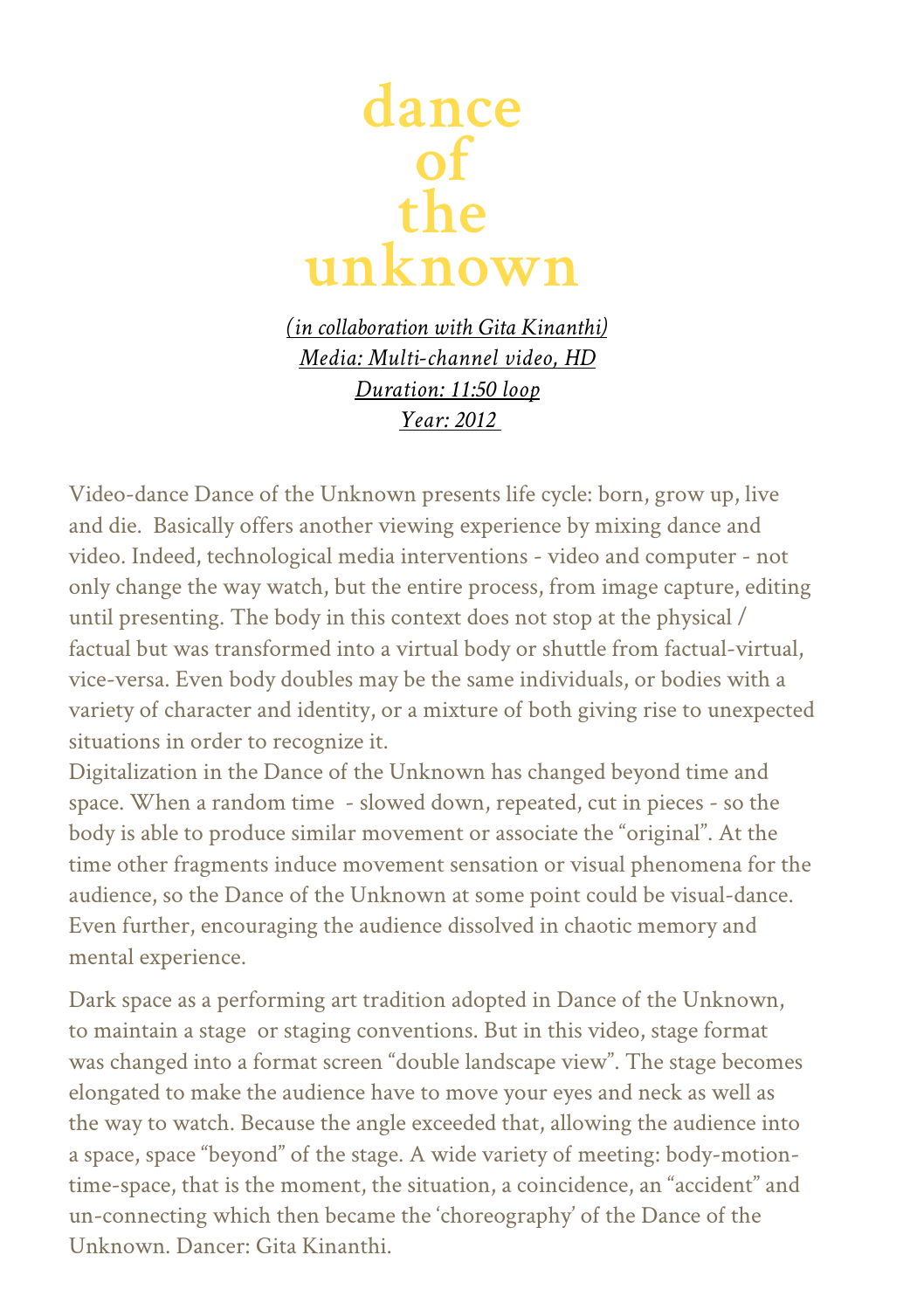



*dance of the unknown* (2012) video stills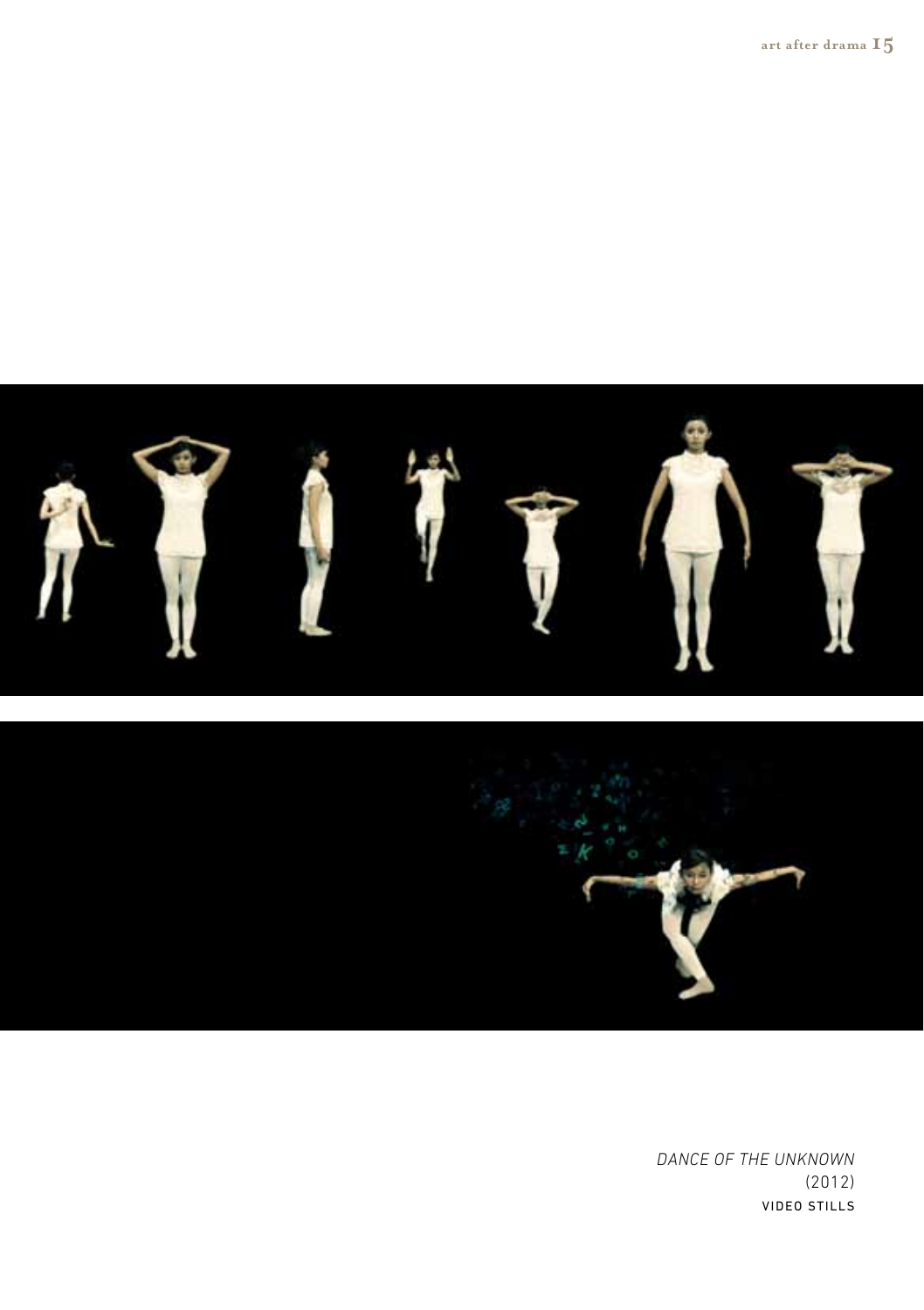

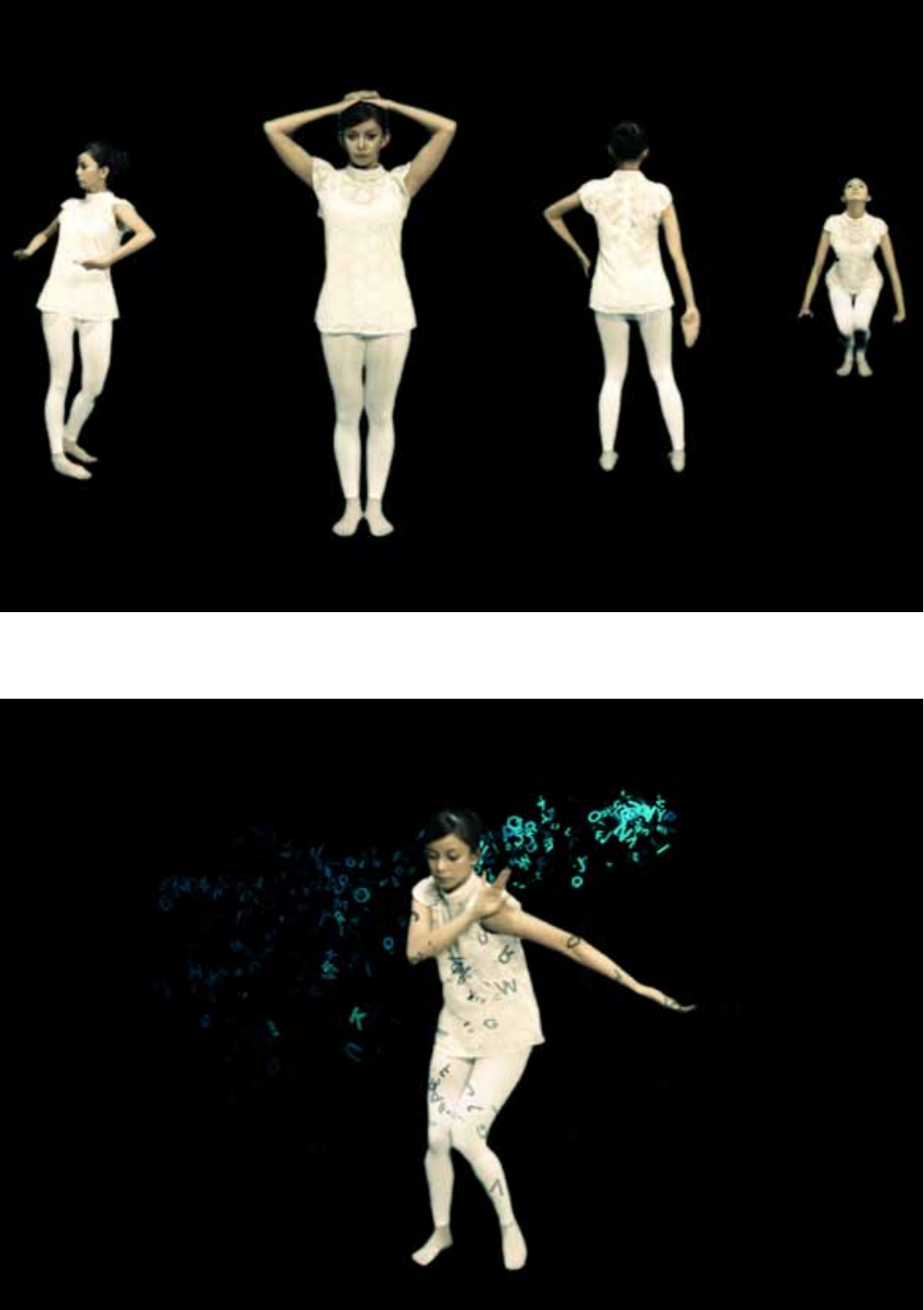

*dance of the unknown* (2012) video stills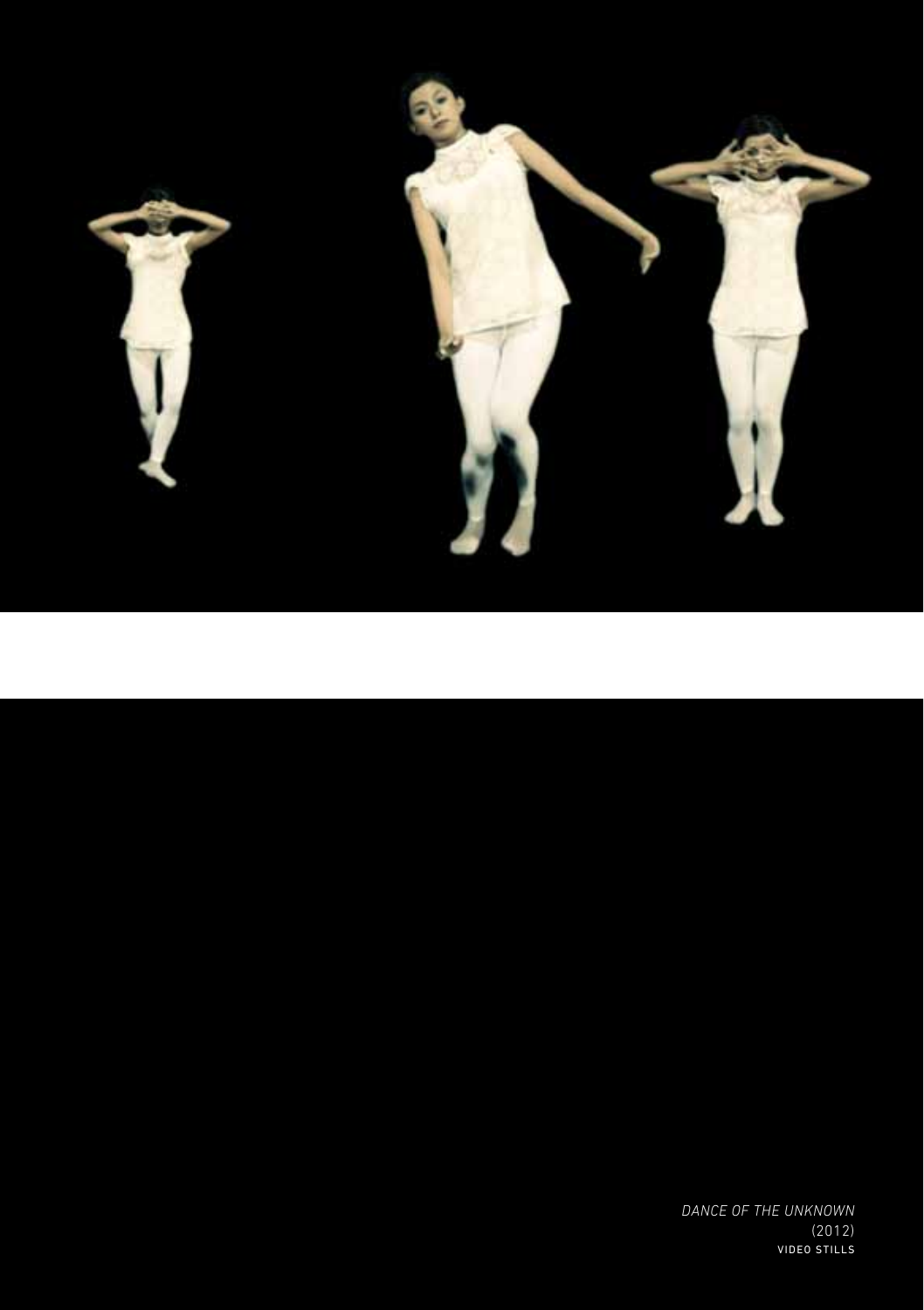# **eggology**

*(in collaboration with Ewelina Eve Smereczynska, theater artist) Media: video installation (HD with sculpture) Duration: 12:30 loop Year: 2013*

This piece illustrates the moments and events in an episode of life before birth. The inspiration comes from the poetic gestures and movements of a baby in the womb or a baby bird before it hatches. Ewelina, a theater artist with an academic background in Western theater and the Butoh tradition, explores with her body testing the limits of a space before birth which we often call the womb or an egg. The movement and space limitations in this piece are illustrated as absurd and futile moments, but at the same time show us the freedom and even beauty of the condition within the limits of an egg shell. The video is projected on a wall sculpture of an egg with a 1.6 meter diameter, inviting the viewers to experience a poetic event, a mental interaction. The sound for this piece was created by composer Ketut Sumerjana.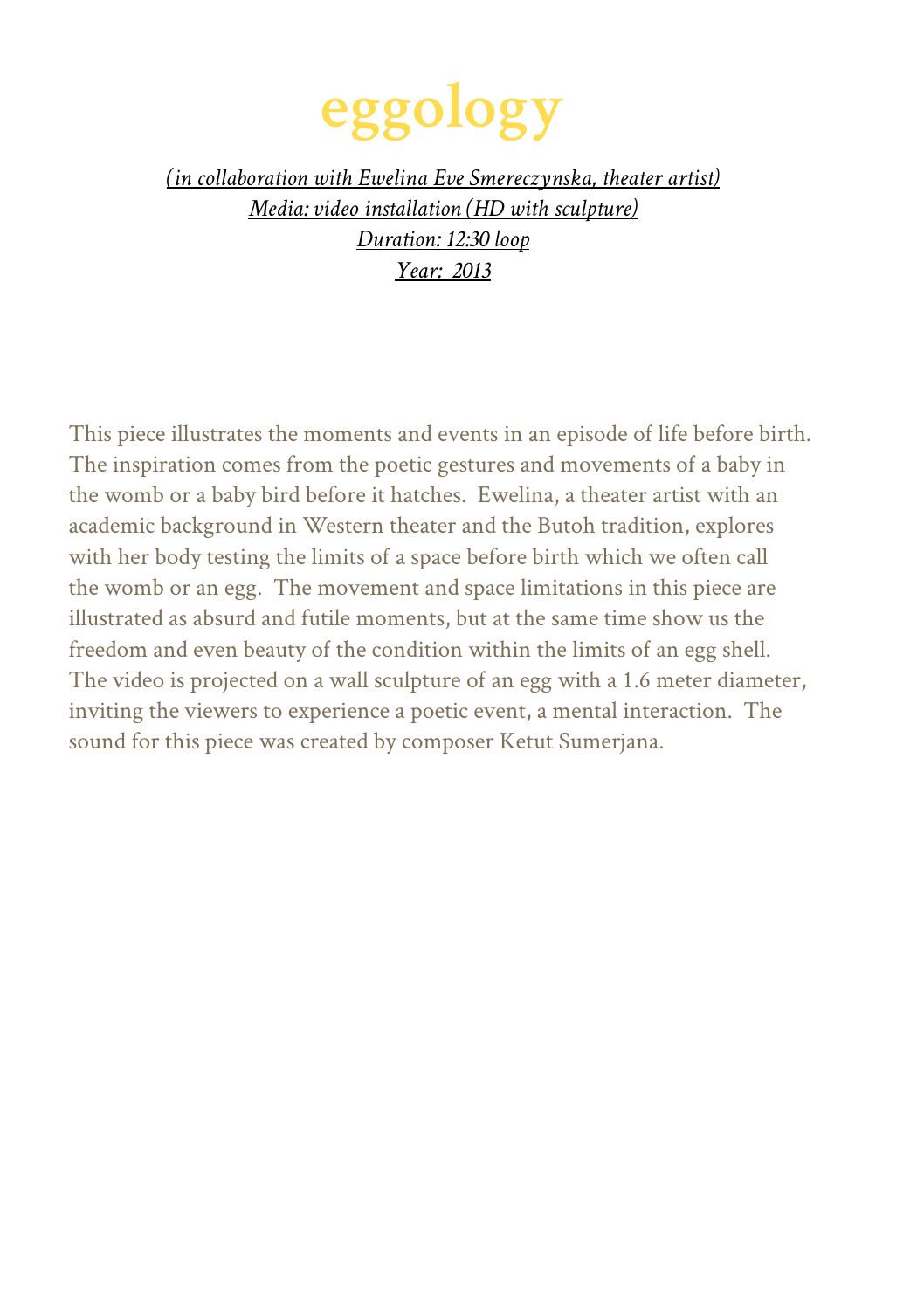**art after drama 19**



*Eggology* (2013) video still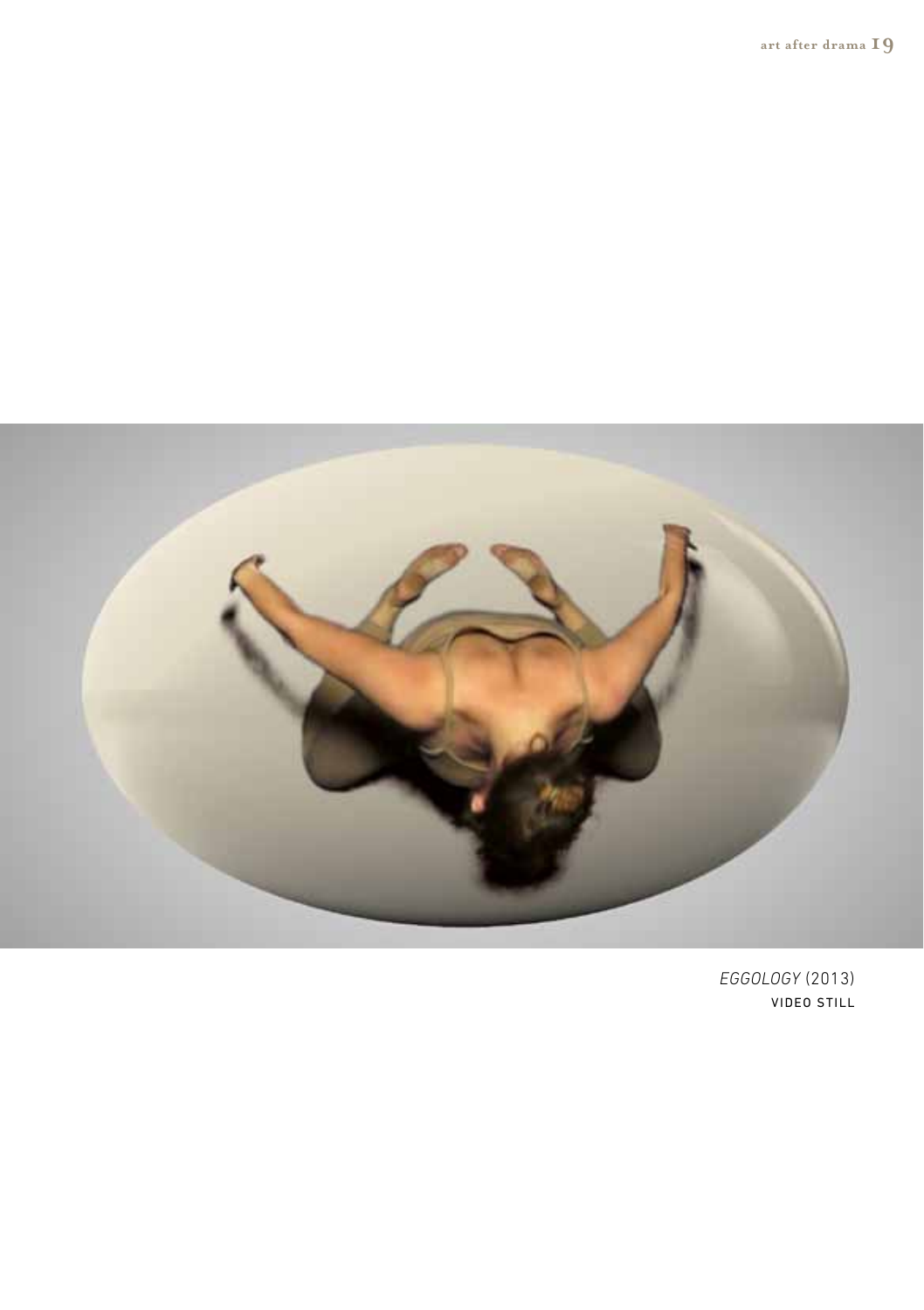

*Eggology* (2013) video stills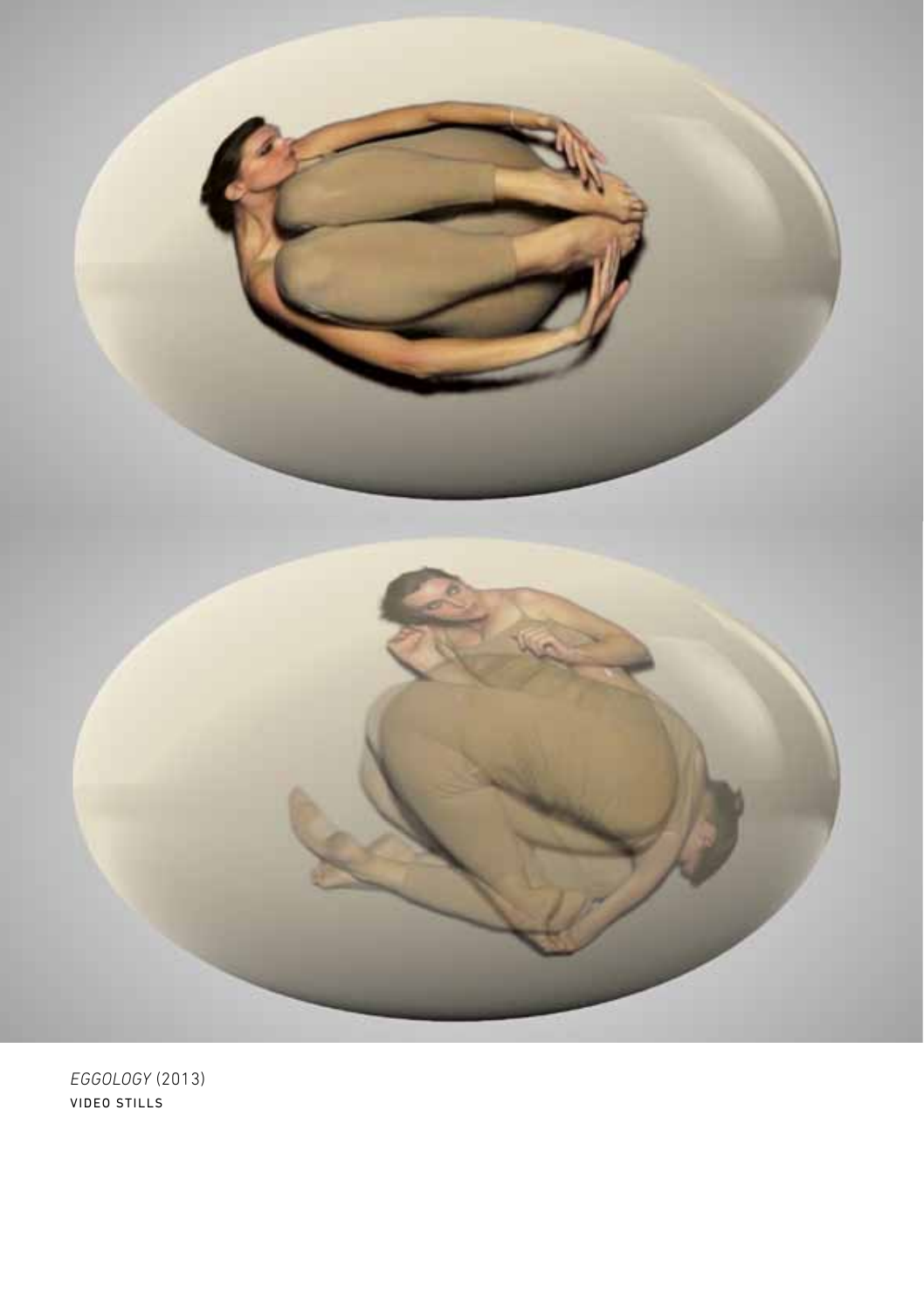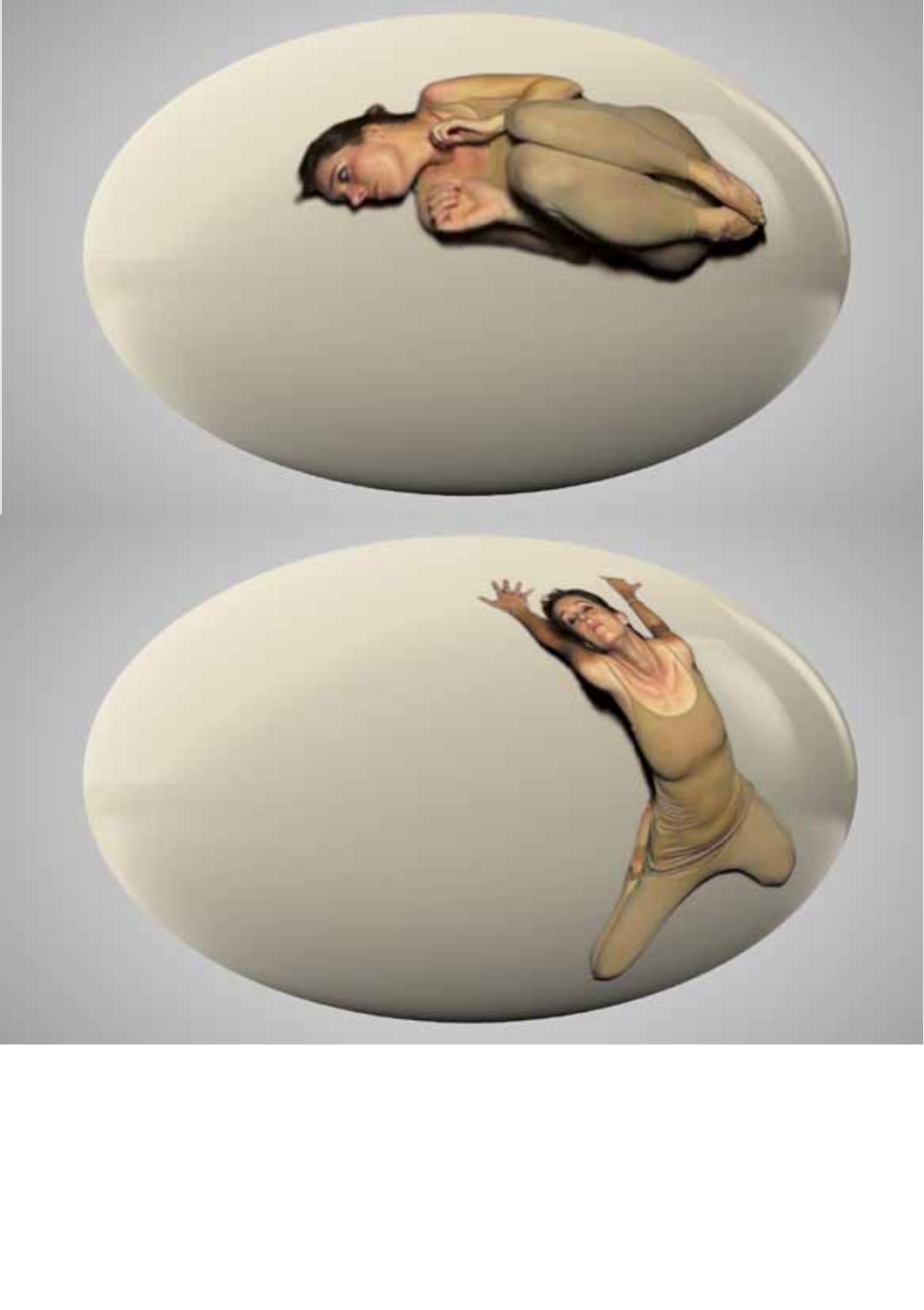

*(in collaboration with Landung Simatupang) Media: Single channel video, HD Duration: 17:40 loop Year: 2013*

The Tale of Sangupati, a video based on a "Cigarette" script, was written by theater artist Landung Simatupang. This is Krisna Murti's first narrative video, telling the tragedy of the character Joyo—played by Landung Simatupang—who is unable to carry out the mandate from his ancestors to foster his (Javanese) cultural heritage. In this monologue the character Joyo describes the current reality of his everyday life by selling antique shadow puppets to a souvenir shop to survive, and that fails. Krisna Murti has interpreted this in the idea of the tale of "sangupati"—preparing for death. In various literary works and ancient Javanese dance compositions, "sangupati" is the mental preparations for battle, the battle for a dignified life. However in "Tale of Sangupati", the idea of "sangupati" signifies the moment when the values of life and civilization collapse.

In contrast to Krisna's previous videos which use a lot of visual language, this piece is more narrative, relying on our ears to listen to the "visual narrative". The viewer is invited to remain in place, be contemplative, follow each word that is spoken, and at that moment the visual aspect and imagination—read VIDEO—develops in the hearts and minds of the viewers. A portrait of Joyo is projected on a large scale, larger than in the real world, to enter into the fictional world of the story. The entire duration filled with half body portraits of Joyo, with slow dialogue and the body relatively stationary, has been created as if the viewer is looking at old photographs in a living room of the past.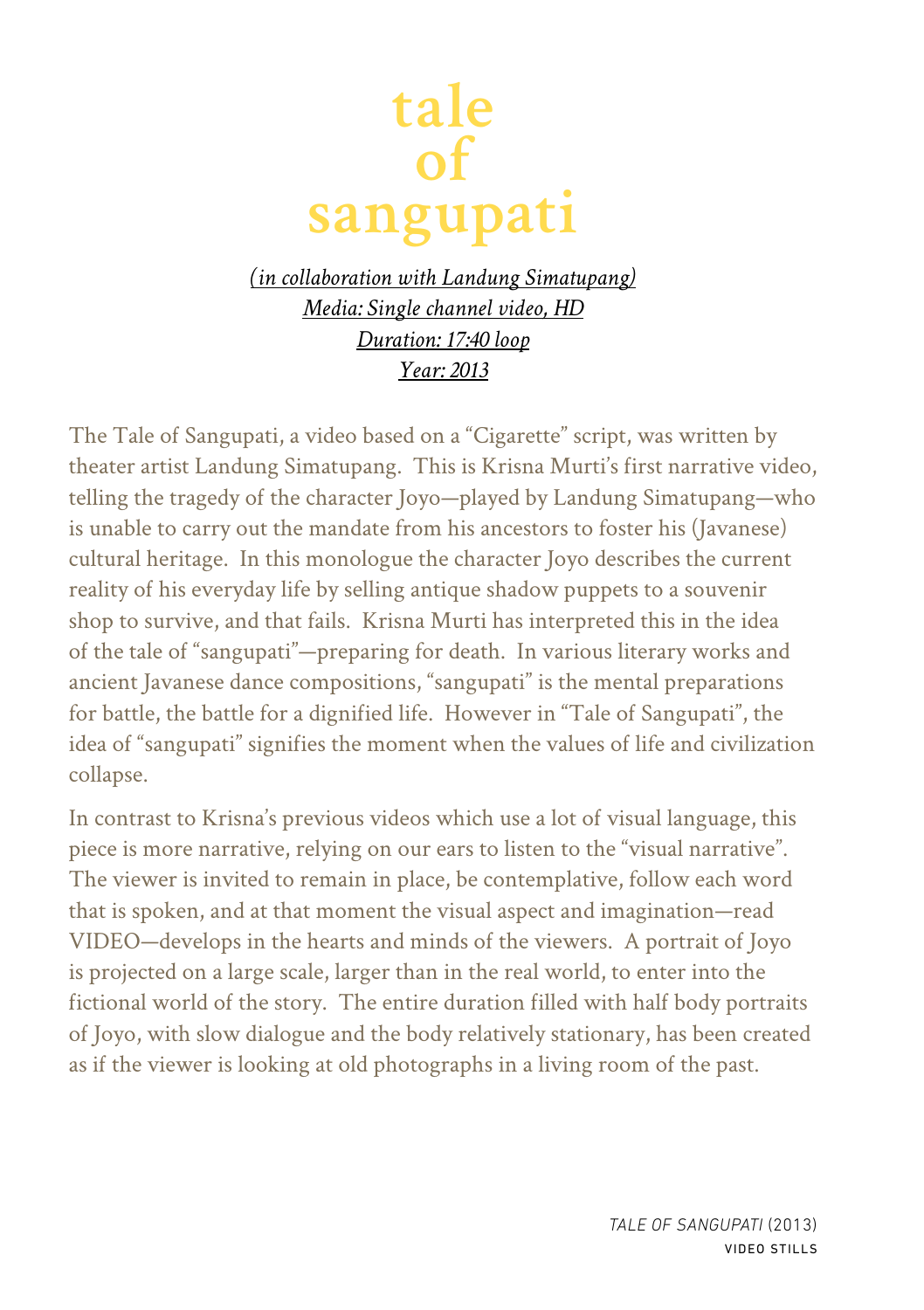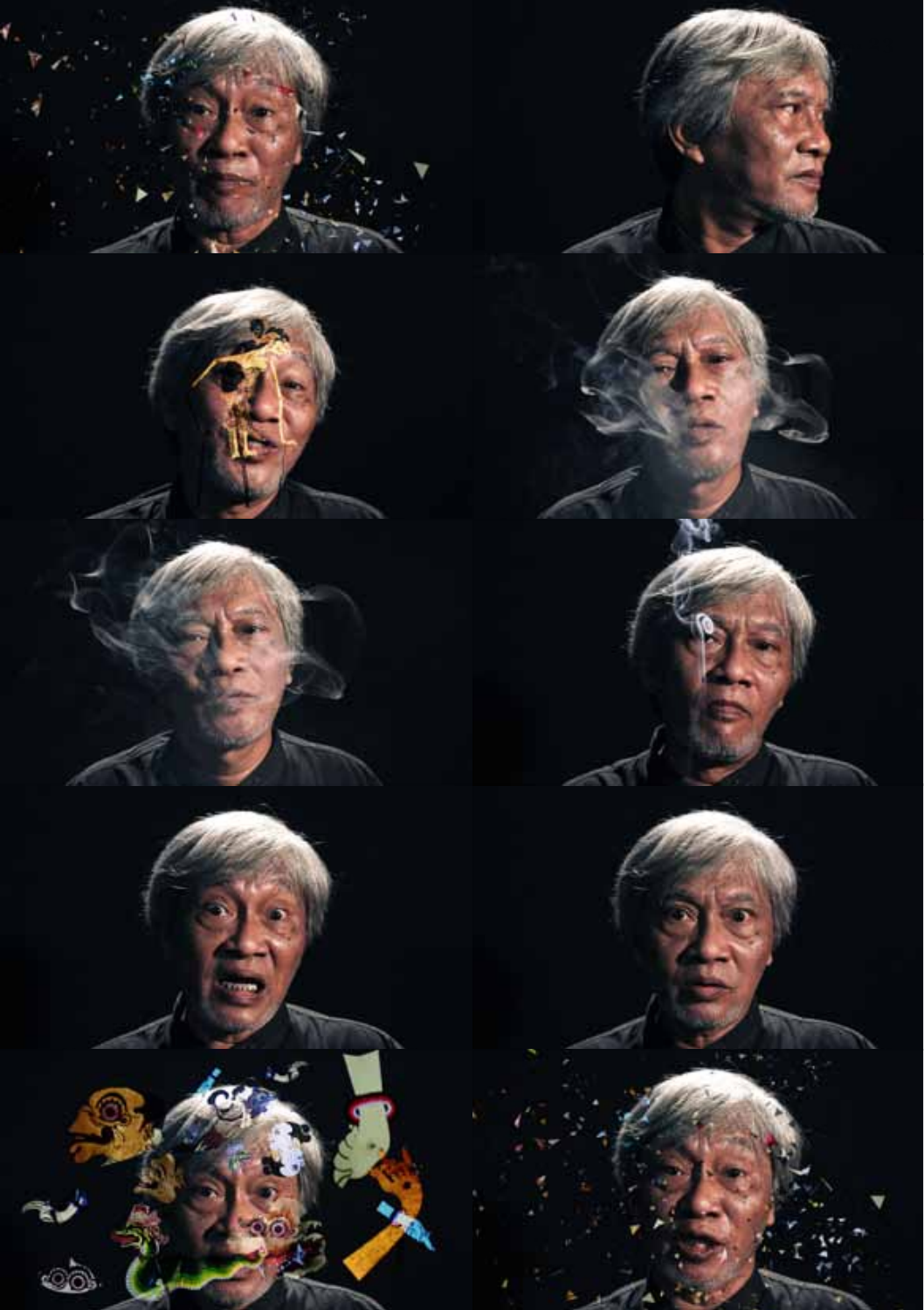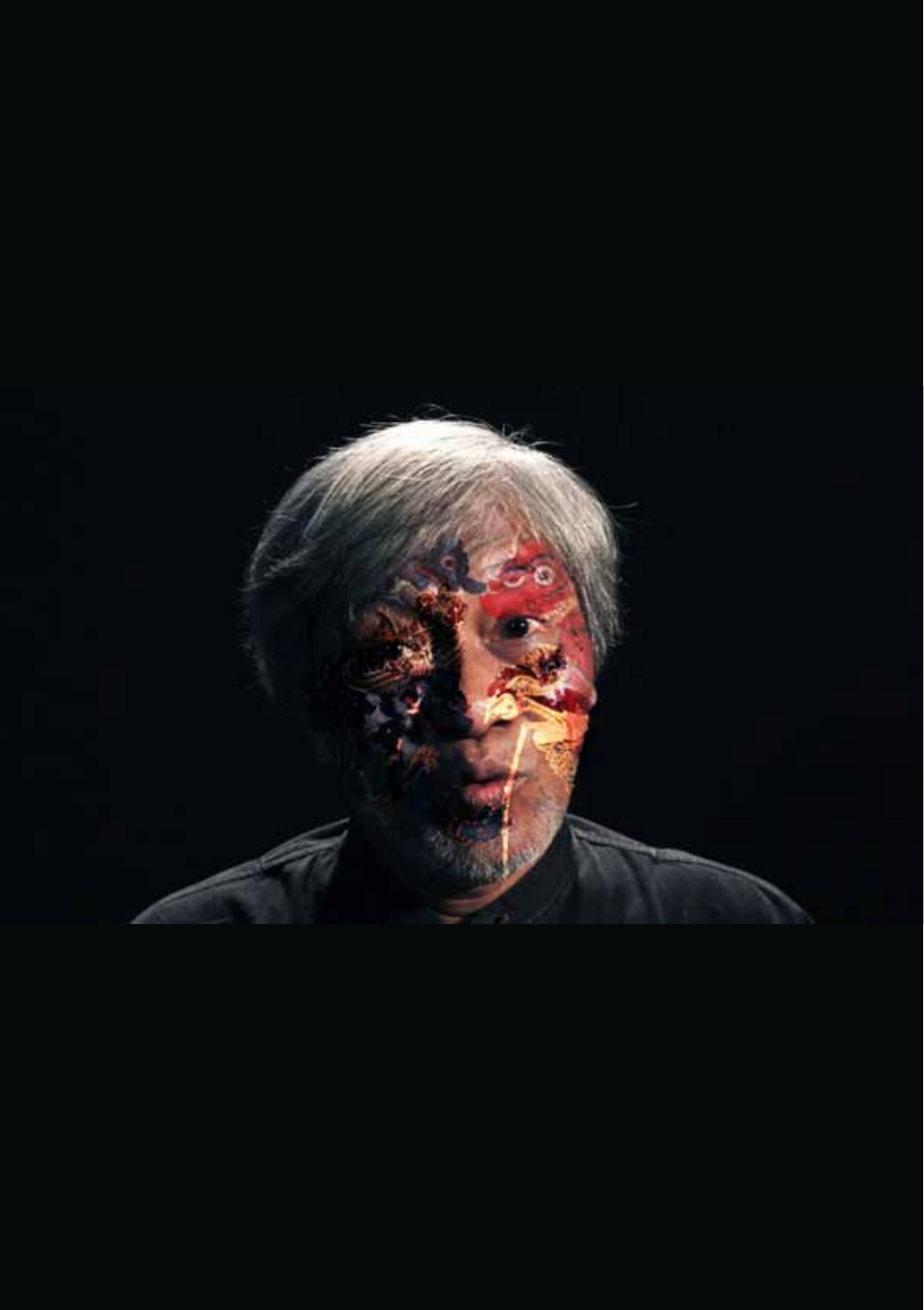

*tale of sangupati* (2013) VIDEO STILLS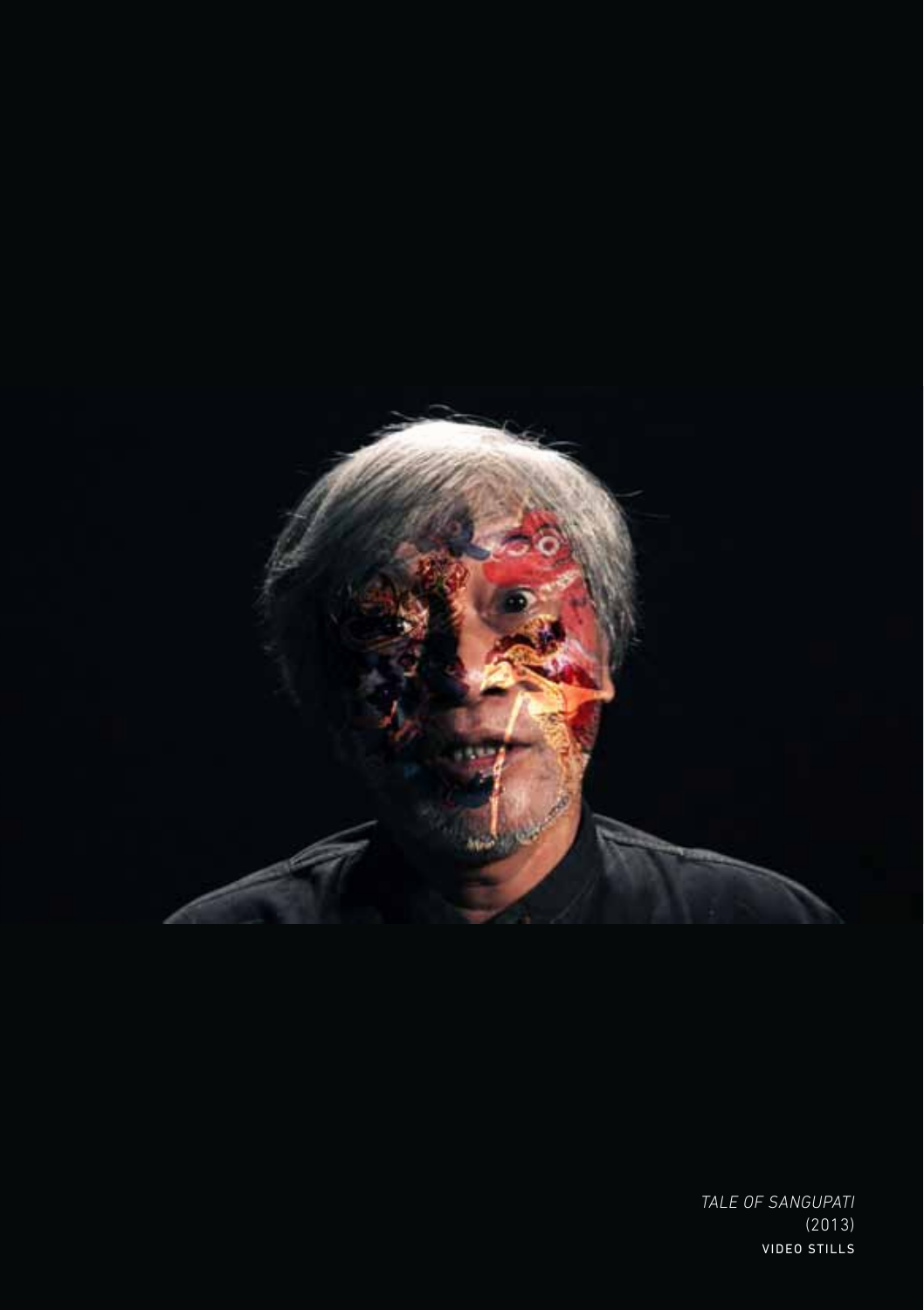

*(in collaboration with Hanna Francisca) Media: Video-object, DVD Duration: 8:50 loop Year: 2011*

Cup of Tea / The Lagoon is a video-object, a free interpretation as well as the audio-visual translation of poem by Hanna Francisca titled "Cup of Tea". That is, video-object is thematically reminiscent of the original poem but it can also be understood as a new work autonomously.

Cup of Tea / The Lagoon basically is concretization of poetry, a poetry that exists as an object of everyday objects that are intimates. Video-object offers also how the 'new' enjoy poetry. Found object of sand, coral reefs and a copy of an antique table as well as video monitor presented a miniature of lagoon in the living room or family room in the house. The surf beaches come-go, sweeping sand, slipped and went to each poem. Repeatedly, offers visual beauty to enter the atmosphere and meditative experience. The sound waves reinforce the totality of audio-visual poem.

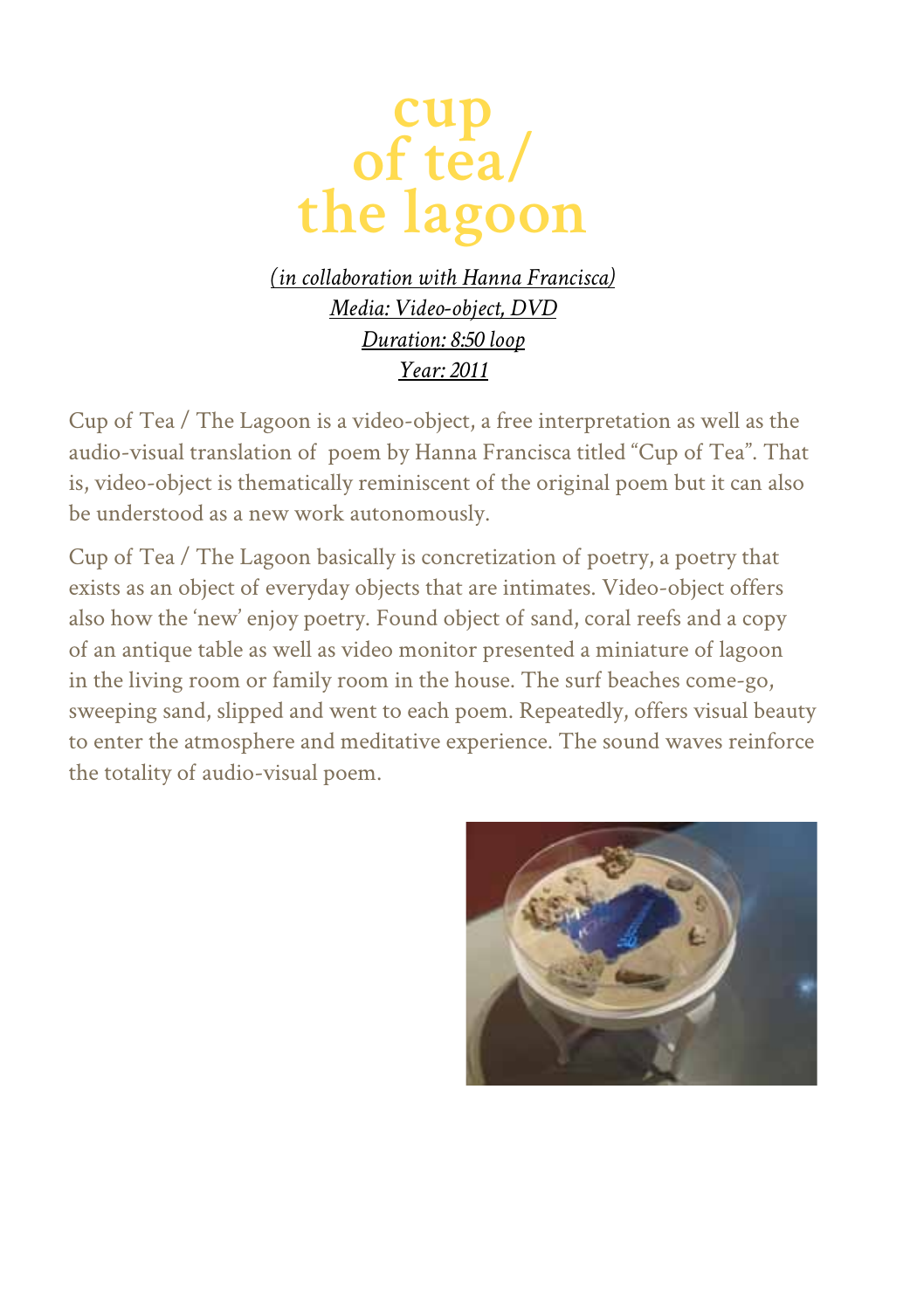

*a cup of tea/the lagoon*  (2011) video stills

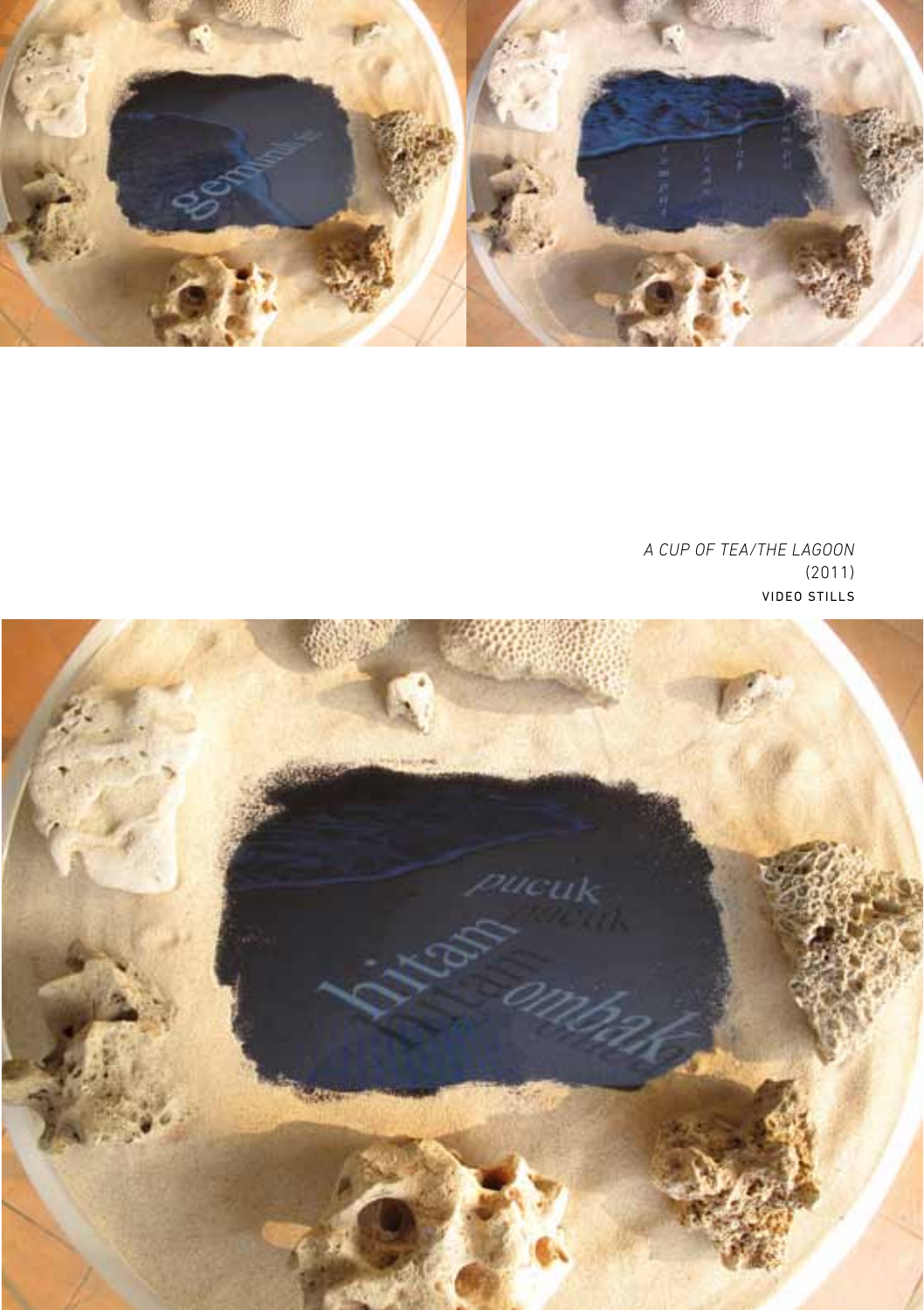# **branded fruits archipelago**

# *Media: Single channel video, HD Duration: 7:00 loop Year: 2012*

Alfred Russel Wallace (1823-1913), British naturalist, on the way to Indonesia Wallace Line East - he does not just tell you about the local fruits such as breadfruit (Artocarpus altilis) and wild bananas, but also migrating fruits such as pineapple and tomato (book: The Malay Archipelago, 1869). The same book in Indonesian translation "Archipelago, A Tale of Travel, Study of Man and Nature" (2009) hardback picture "A Market Stall in Indonesia", a still-life paintings of the Dutch painter Albert Eckhout (1610-1665). 17th century painting that shows a number of original pieces such as jackfruit, mangosteen , durian and rambutan, but interestingly there are also pieces of pineapple are expected to be brought by Portuguese traders. This is actually a map of fruits archipelago / Indonesia - Wallace called Malay Archipelago - about past 2 to 4 decades as portrayed by biologists and artists.

Fruits have never grown massively in the past by the Portuguese or Dutch as the pala (nutmeg) and clove (clove), a fact of history that began with trade, colonization until the war ended. Today when we went to the supermarket or fruit shop in urban and remote area across Indonesia, imported fruits are dominating, get rid of local fruits. Indonesian people are the majority living in agriculture necessarily neglected. It's very ironic. Education during the first school I taught that Indonesia is an agricultural country. Now that knowledge into an empty myth.

Video Branded Fruits Archipelago describes the extreme situation where imported fruits not only affect the consumption of the population for their daily needs, but affect the shape, habit and behavior of ritual / spiritual community. Inspired by Eduard Manet Impressionism painting "A Bar at the Folies-Bergere" (1882), a girl – performer Anglia Ayudina - was stringing fruits - all branded, imported and non-native species - in an offering. This video describes the ritual: a celebration lifestyle of pragmatism and falsehood, and all the drama of human helplessness and confusion.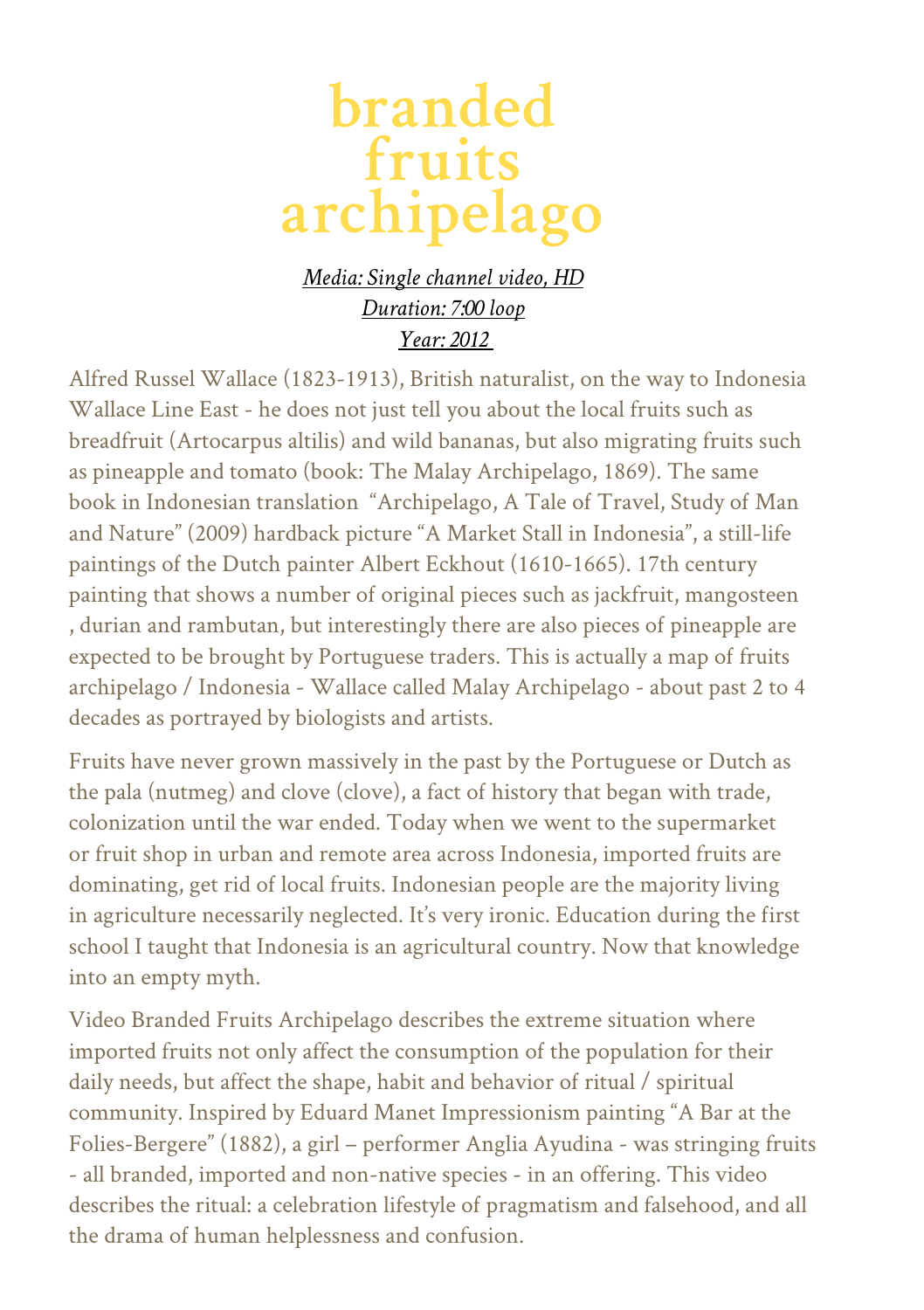

*branded fruits archipelago*  (2012) video stills

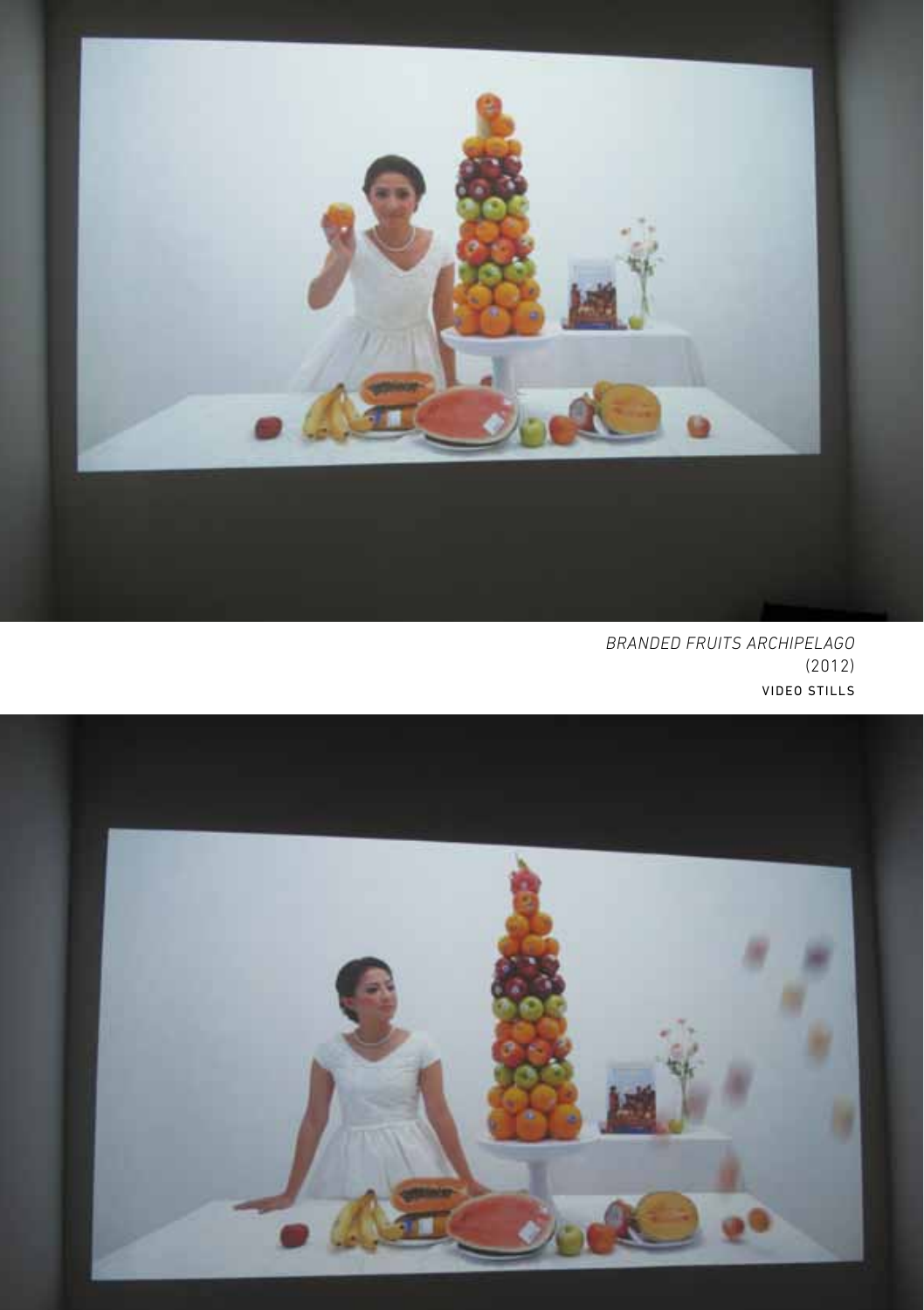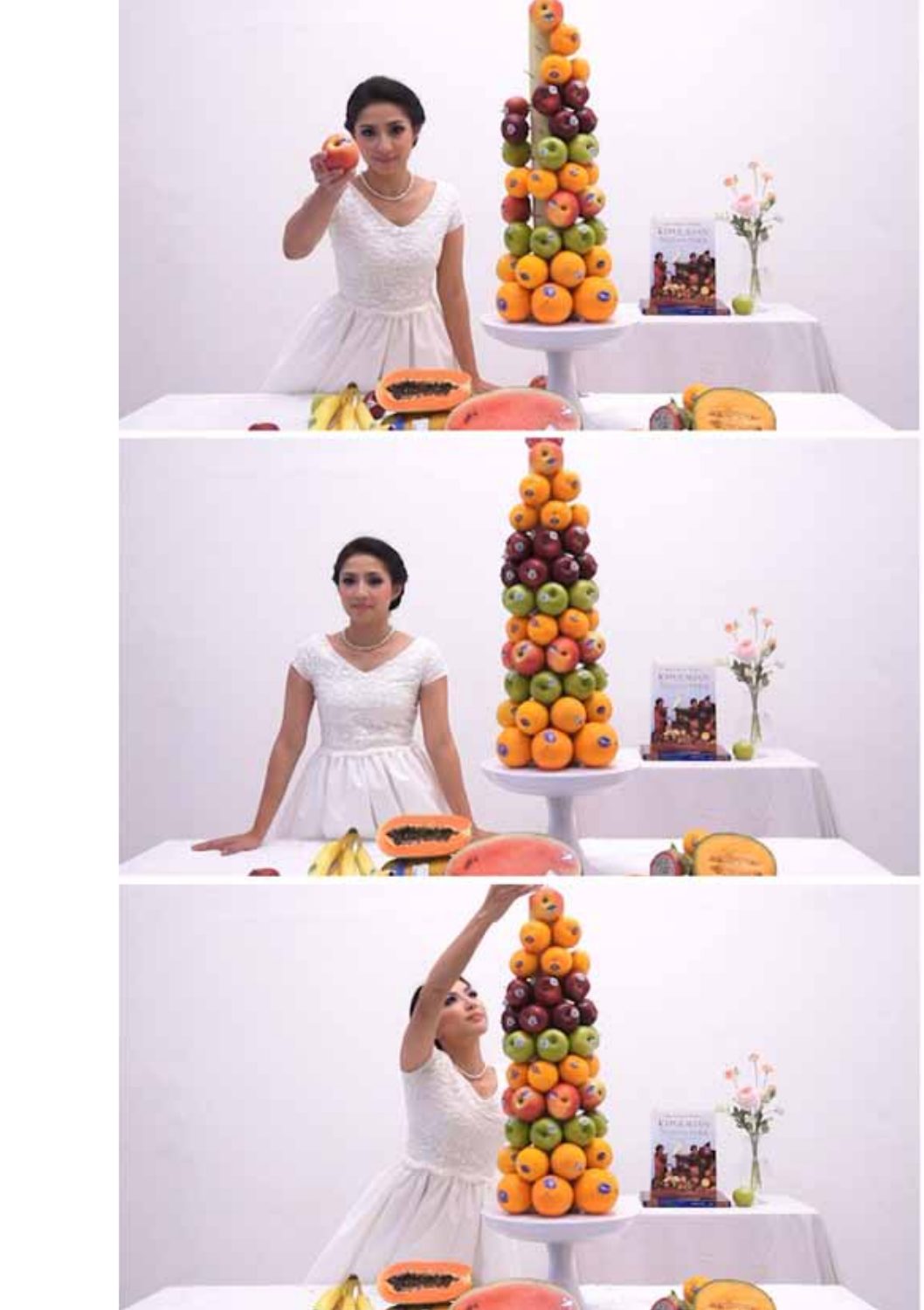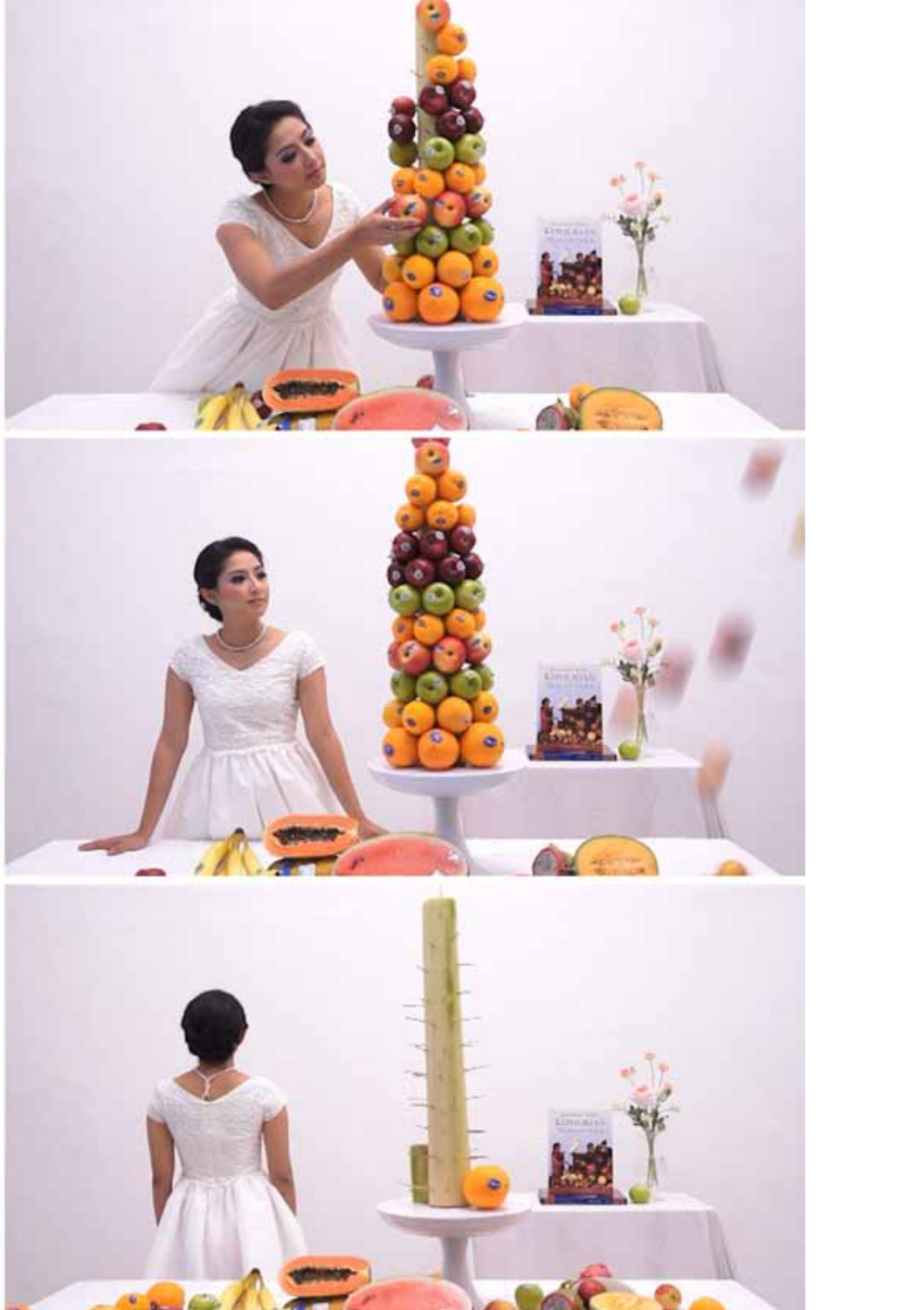*biografi krisna murti*

Born in 1957, lives and works in Jakarta.

## *Education*

1976-81 Faculty of Art and Design – Bandung Institute of Technology (ITB), Bandung.

# *Working Experience*

| 1981-82 Assistant to Prof. Ahmad Sadali for art philosophy studies, Faculty of Art and Design, |
|------------------------------------------------------------------------------------------------|
| ITB, Bandung.                                                                                  |

- 1999 Artist in Residence, Art Exchange Program (AEP), Fukuoka, Japan.
- 1996 Workshop on Asean Art, LASALLE SIA College of Art Singapore Art Council, Singapore.
- 2002 founder of the first International new media art festival in Indonesia : bavf~NAF # 1 (The Bandung Video, Film and New Media Art Forum).
- 2002-04 Supervision of Master of Visual Art- MVA Candidate, Charles Darwin University, Darwin, Australia.
- 2003- Guest Lecturer of New Media Art Studies, Post Graduste School, Indonesia Institute of Arts, Yogyakarta, Indonesia
- 2006 Artist in Residence, LASALLE College of the Arts, Singapore.
- 2010 Artist in Residence : Presentation and Video Workshop, LASALLE College of the Arts, Singapore.
- 2011 Curator of "Hijacking TV, 15 video artists of Indonesia", Salihara Gallery, Jakarta.

## *Selected Solo Exhibition*

- 2013 Art After Drama, curated by Jeong-ok Jeon, Salihara Gallery, Jakarta.
- 2011 "Poetshop", in collaboration with poet Hanna Fransisca, Langgeng Gallery, Jakarta Art District, East Mall, Grand Indonesia.
- 2010/11 "Mediatopia", retrospective show 1993-2010, curated by Rifky Effendy, Semarang Contemporary Art Gallery, Semarang, Central Java.
- 2010 "Mute!Theater", video installation and digital prints, Bentara Budaya Jakarta, Jakarta.
- 2008 "Forbidden Zone" painting, digital print and video, Rumah Seni Yaitu (Semarang, March) Gaya Fusion of Senses (Ubud-Bali, April), National Gallery of Indonesia (Jakarta, May) and Cemeti Art House (Yogyakarta, November-December).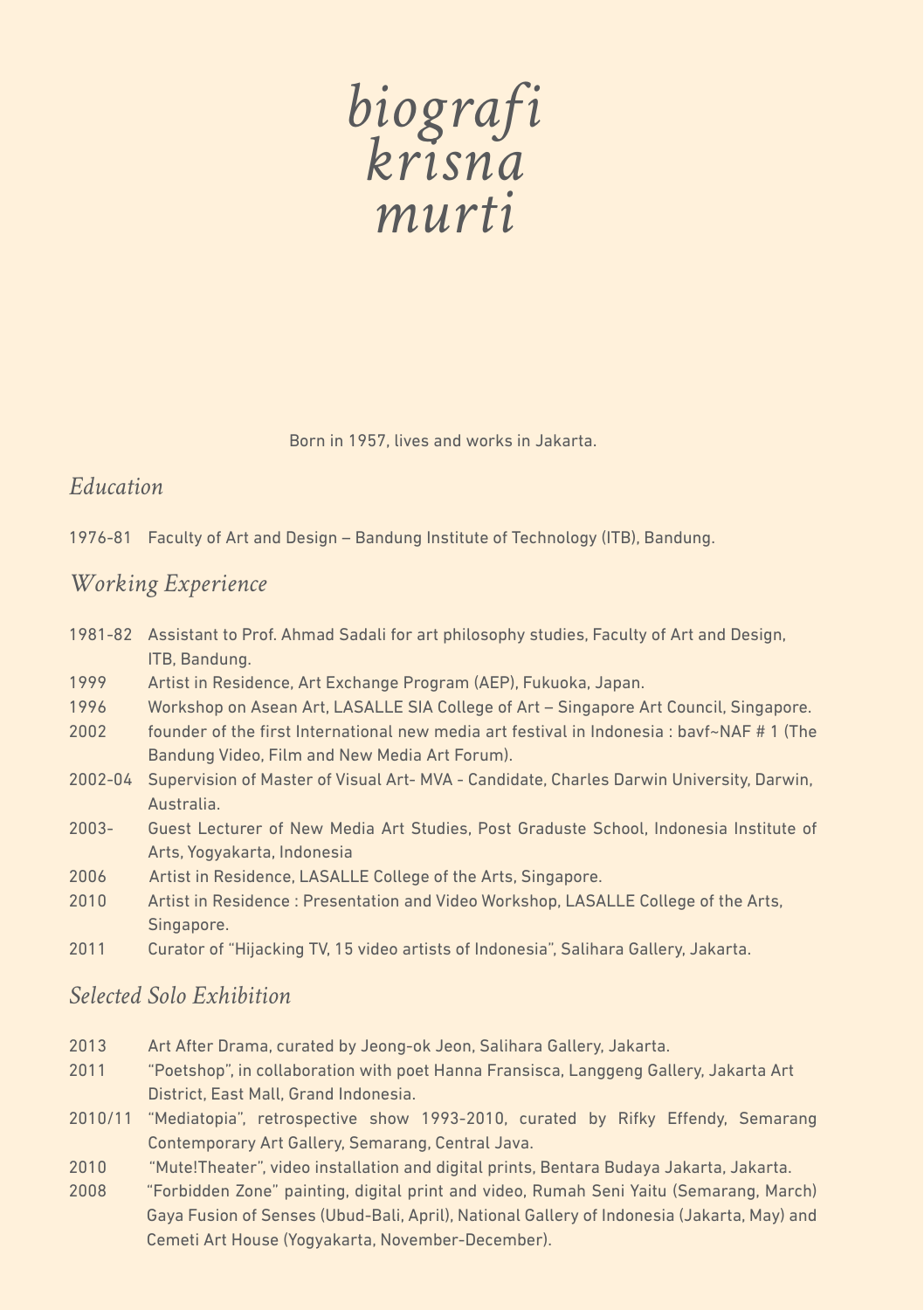- "Video spa", video installation, Gaya Fusion of Senses Gallery, Ubud, Bali.
- "Video spa", video installation, National Gallery of Indonesia, Jakarta.
- "WayangMachine", video installation (5 projections), Japan Foundation Jakarta and Centre Culturel Francais Yogyakarta.
- "boo it yourSELF'" Sound/Video Installation, National Gallery, Jakarta.
- "Foodstuffs are Ethnic, Never Racist", video installation, Cemeti Art House, Yogyakarta.
- "My Ancestors are Sangiran Man", video installation, TBS Surakarta, Lontar Gallery Jakarta, RedPoint Studio - Bandung
- "Of The Dancer: Her Neglected Sketches", video art, Youth Theatre, Moscow.
- "Learning to Queue Up to The Ants", Performance video installation, Soemardja Gallery, ITB, Bandung.
- Video Performance-Photo Installation "12 Hours in The Life of Agung Rai, The Dancer", Studio R-66, Bandung.

#### *Selected Group Exhibition*

 100% Linen, curated by Adeline Kueh, Brother Mc.Nally Gallery, Lasalle College of the Arts, Singapore. FIVER, Festival Internacional de Videodanza Experimental de la Rioja, Spain. Art Stage Singapore, Indonesia Pavillion, Marina Bay Sands, Singapore. Pattofiranje Festival, Smederevo, Serbia. International Multimedia Art Festival NEW ZERO, Institut Francais, Yangon, Myanmar (Burma) Artjog 2013, Taman Budaya Yogyakarta, Yogyakarta. 2012 INSHADOW, 4<sup>th</sup> International Festival of Video, Performance and Technologies, Teatro Sao Luiz, Lisbon, Portugal. "Catching The High Tide. Video Art from Indonesia", Curated by Katerina Valdivia Bruch, Institute of Contemporary Art, LASALLE College of the Art, Singapore. Global Contemporary Art since 1989, ZKM Centre for Art and Media, Karlsruhe, Germany. "Videohijab", 4 channels video, Commission work, Art Jog 2011, Taman Budaya Yogyakarta. "Beach Time" and "The Bubbles", curated by Katerina Valdivia Bruch, Kunsmuseum Bonn (Germany) and Para/Site Art Space, Hongkong. "Lihat ! Video art from Indonesia", curated by Katerina Valdivia Bruch, Galeria Jesus Gallardo, Leon, Mexico. 2009/10 "Beyond the Dutch", Centraal Museum, Utrecht, the Netherlands. "Britto New Media Art Festival", National Gallery/Bangladesh Shilpakala Academy, Dakha, Bangladesh. "Littoral Drift", University of Technology Sydney UTS Gallery, Sydney, Australia. "Living Legend", Edwin's Gallery and National Gallery of Indonesia, Jakarta. "Cartographical Lure", Valentine Willie Fine Arts, Kuala Lumpur, Malaysia. "Exposign", Jogja Expo Center, Yogyakarta, Indonesia. "Going Digital", Pindekaas Festival, Den Bosch, The Netherlands. "Manifesto", National Gallery of Indonesia, Jakarta. "Beasts, Breasts and Beauty", curated by Iola Lenzi, SG private banking gallery, Alliance Francaise de Singapour, Singapore. Participate in video around the world "Real World" (global and border crossing issues) in connection songs for Peter Gabriel new album "The Big Blue", European Festival, Ludwig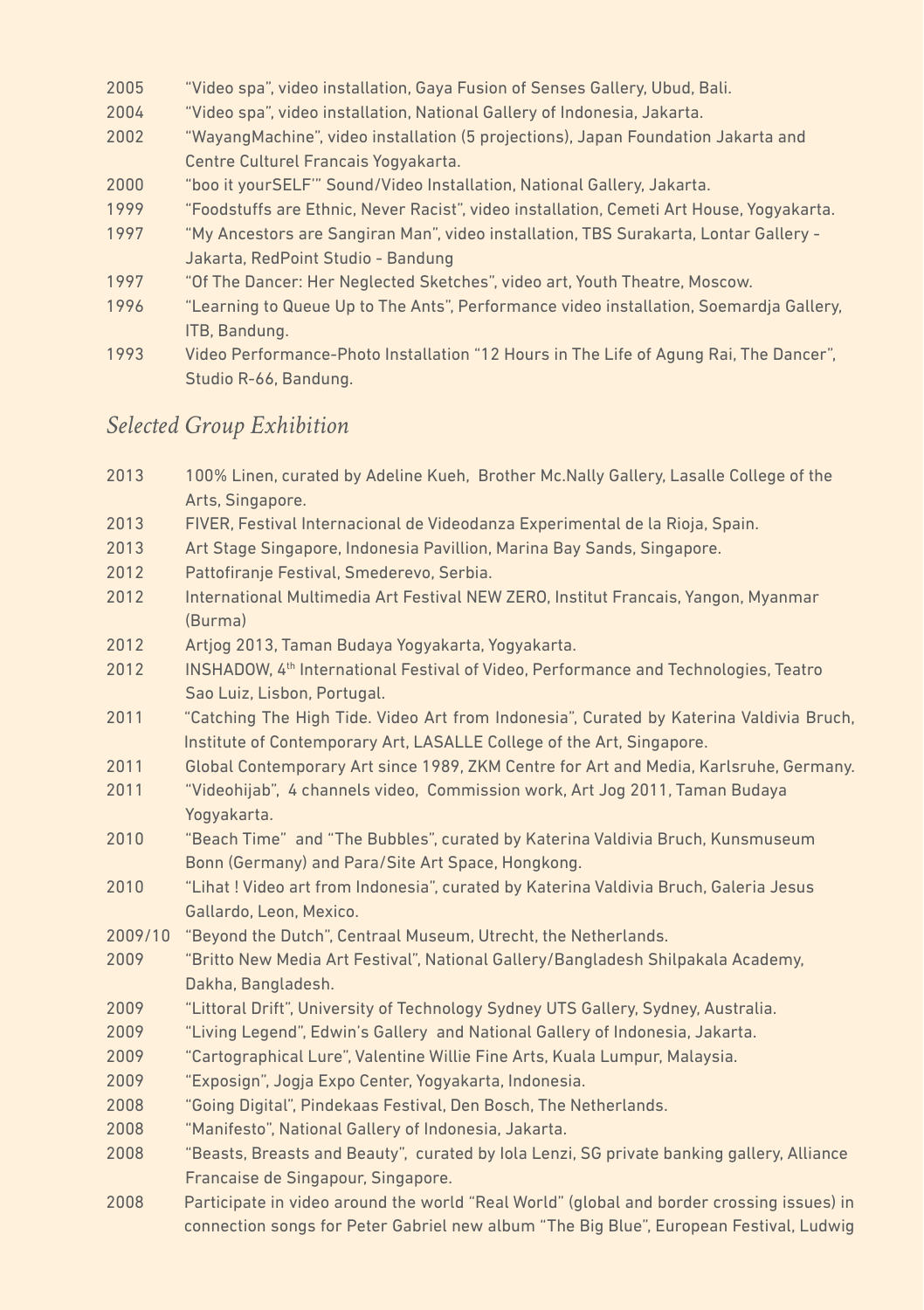Forum for International Art, Aachen, Germany.

- 2007 "Neo-Nation", Biennale Yogyakarta, Yogyakarta National Museum, Yogyakarta.
- 2007 "Thermocline of Art, New Asian Waves", Centre for Art and Media ZKM, Karlsruhe, Germany.
- 2006 "Going Digital", Festival Oversteek, Theater de Kikker, Utrech, the Netherlands.
- 2006 "Beyond", Jakarta Biennale, Jakarta.
- 2005 Bienal di Venezia, Indonesian Pavillion, Venice, Italy.
- 2005 "Taboo and Transgression in Contemporary Indonesian Art", The Herbert F. Johnson Museum of Art, Ithaca, New York, USA.
- 2005 "Asia Video art Showing" (Avicon), Kyoto Seika University, Institute for Media Arts, Kyoto, Japan.
- 2005 "Xeno-Tech" (curated by Deanna Herst), Transmediale Media Art Festival, Berlin.
- 2004 SENI : Art and the Contemporary, Moving Picture, Singapore Art Museum. (October).
- 2004 "Identities vs Globalisation", Organised by Heinrich Boll Foundation, Art Museum of Chiang Mai (February) and National Gallery, Bangkok, Thailand (May), and Dahlem Museum Complex, Berlin (September-October 2004).
- 2003 Asia Videoart Conference (AVICON) 2003, organized by VC Tokyo, POLA Annex Museum, Ginza, Tokyo.
- 2003 "Interpellation", CP Open Biennale, National Gallery, Jakarta.
- 2003 "House", 10 Video Artists of Indonesia, Plastic Kinetic Worms, Singapore .
- 2003 "TRANSIT 8 Views of Indonesia", Multicultural Indonesia new media art show in Australia : Umbrella Studio Contemporary Arts, Townsville, Queensland (May-June) and 24 HR ART Northern Territory Centre for Contemporary Art, Darwin (September).
- 2003 "15 Tracks : South East Asia Contemporary Art", Organized by Singapore Art Museum, Tama University Gallery, Tokyo (July) and Fukuoka Asian Art Museum, Fukuoka, Japan (December).
- 2003 "Human Beings as part of Nature", 2nd Echigo-Tsumari Art Triennial (Short Video Festival), 7 cities of Echigo-Tsumari region (24 public spaces), Japan.
- 2002 "Spice Routes", ifa Galerie, Stuttgart. Germany.
- 2002-03 "36 Ideas from Asia, Contemporary South East Asia Art" (organized by Singapore Art Museum) in Germany (Duisburg), Hungary, Rupertinum Museum of Modern Art (Salzburg-Austria), National Museum of Abruzzo (L'Aquilla, Italy).
- 2001 "Unfolding Perspective ARS 01" Kiasma Contemporary Art Museum, Helsinki, Finland.
- 2001 Osaka Triennale, Osaka, Japan.
- 2001 Zwischen Tradition und Moderne : Junge Kunstler aus Indonesien, Museum for Anthropology, City of Cologne and Dahlem Museum Berlin, Germany.
- 2001 Awas, Recent Art from Indonesia, Amsterdam W139, Pruess Ochs Gallery, Berlin and Ludwig Forum for International Art, Aachen, Germany.
- 2000 "7th Bienalle of Havana", Havana, Cuba.
- 2000 Centre National d'Art Contemporain de Marne la-Vallee-Fermee du Buisson, Paris, France.
- 2000 "Invisible Boundary : Metamorphosed Asian Art, Travelling Exhibition of Kwangju Bienalle 2000", Niigata & Utsunomiya Museum of Art, Japan.
- 2000 "Impakt Festival, Media Art" Utrecht, the Netherlands.
- 2000 "3rd Gwangju Bienalle", Korea.
- 1999 "Undabdie Post Experimental Art", Actions Galerie & Asian Fine Arts Factory, Berlin.
- 1999 "First Fukuoka Asian Art Triennale", Fukuoka Japan.
- 1997 "Two Wonders", Mikhail Abakumov and Krisna Murti, Embassy Hall, Moscow.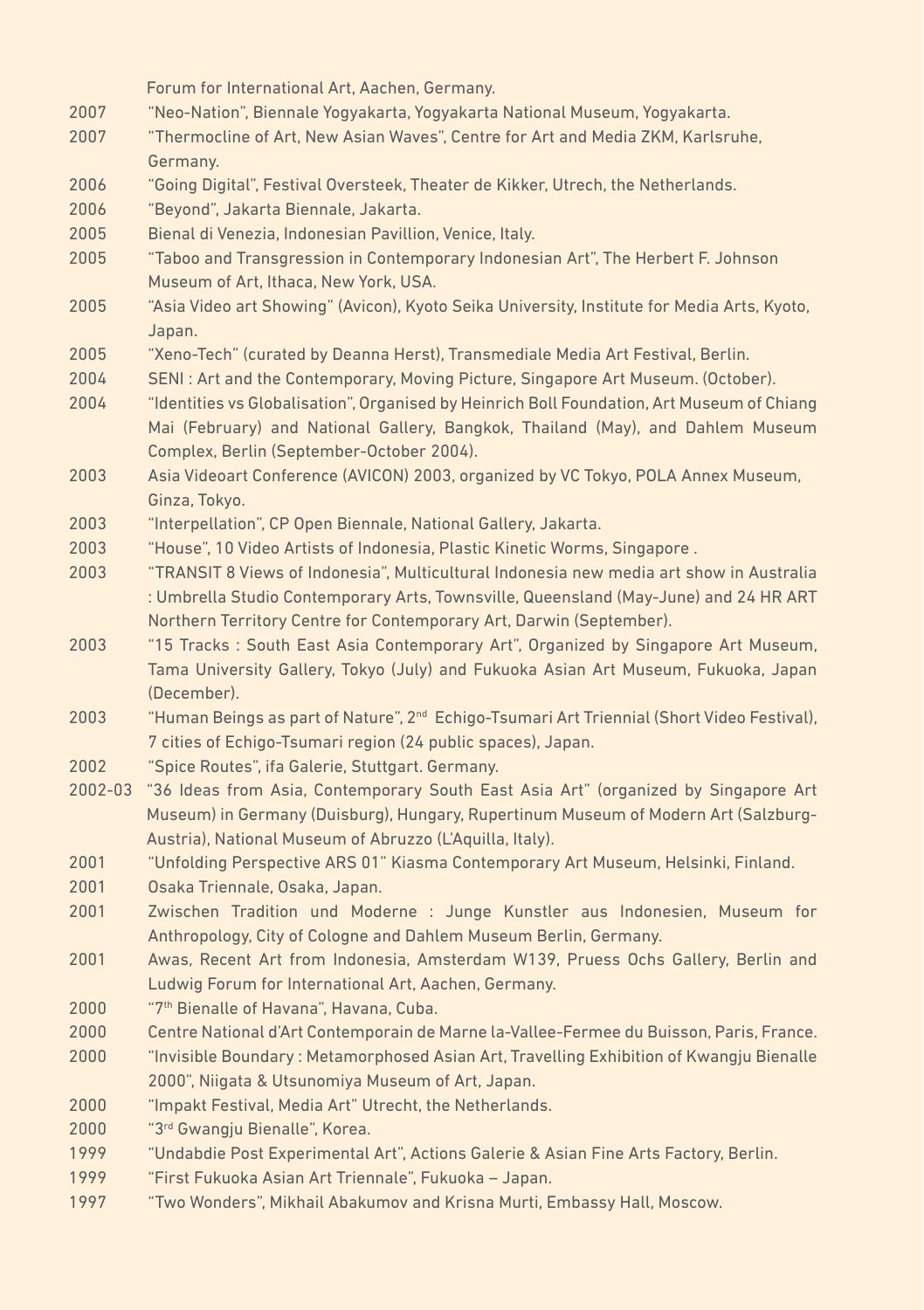# *Curatorial Project*

2011 "Membajak/Hijacking TV", 15 video artists of the second generation Indonesia video art, Salihara Gallery, Jakarta.

# *Artist Talk/ Art Presentation*

- 2001 "3 Artists", Havana Biennale, Che Guevara Hall, Casa America, Havana, Cuba.
- 2002 "10 Works of Krisna Murti 1993-2002", Complejo Cultural "San Fransisco", Caceres-Spain, organized by Asosiacion Cultural Arte Abierto and sponsored by Diputacion de Caceres.
- 2003 "10 Works of Krisna Murti 1993-2002" at Institute of Modern Art IMA and Queensland Art College (Brisbane), Griffith University, Brisbane ; Charles Darwin University, Darwin and James Cook University, Townsville (Australia).
- 2004 Art Forum and Visiting Lecturer : "New Media Art in Indonesia" at University of Tasmania, Hobart and Launceston, Monash University, Melbourne and 24HRART Contemporary Art, Darwin Australia.
- 2009 "New Media Art in Indonesia", Bengal Cafe, Bengal Gallery of Fine Arts, Dakha, Bangladesh.
- 2010 "New Media Art in Indonesia", Java Arts Cafe, Phnom Penh, Cambodia.
- 2011 "Video Art in Indonesia", Global Contemporary Art Since 1989, ZKM Center for Media and Art, Karlsruhe, Germany, Goethe University (Frankfurt) and Institute of Asian and African Studies, Humboldt-Universitat zu Berlin, Germany.

# *Public Collections*

Hakataza, Kabuki Theatre, Fukuoka City, Japan Fukuoka Asian Art Museum, Japan Art Council of Singapore / Singapore Art Museum National Gallery of Indonesia, Jakarta

## *Award*

Artist of the Year 2010 TEMPO Magazine (Tokoh Seni TEMPO 2010) Octubre Corto award for video-dance Lotus Story, FIVER, La Rioja, Spain (2012).

# *Bibliography*

"Indonesian Video Art and New Media Culture" in Video, an Art, a History 1965-2010, Singapore Art Museum, 2011.

"New Media: Guerilla Culture to Gadget Art" in *"S*eni Rupa Indonesia, dalam Kritik dan Esai" (Bambang Bujono and Wicaksono Adie d.), Jakarta Arts Council, 2011.

"Poet Shop", exhibition catalog, Langgeng JAD, 2011.

"Membajak/Hijacking TV", exhibition catalog of 15 video artists (the second generation of Indonesian video art), Salihara Gallery, Jakarta, 2011.

Edwin Jurriens, "Video spa: Krisna Murti's Treatment of the Senses, in Bijdragen tot de Taal, Land-en Volkenkunde (Vol 166, No 1, 2010).

"Mediatopia" Krisna Murti's Works 1993-2010, exhibition catalogue, Semarang Contemporary Art Gallery, Semarang, 2010.

"Mute!Theater", exhibition catalogue, Bentara Budaya Jakarta, Jakarta, 2010.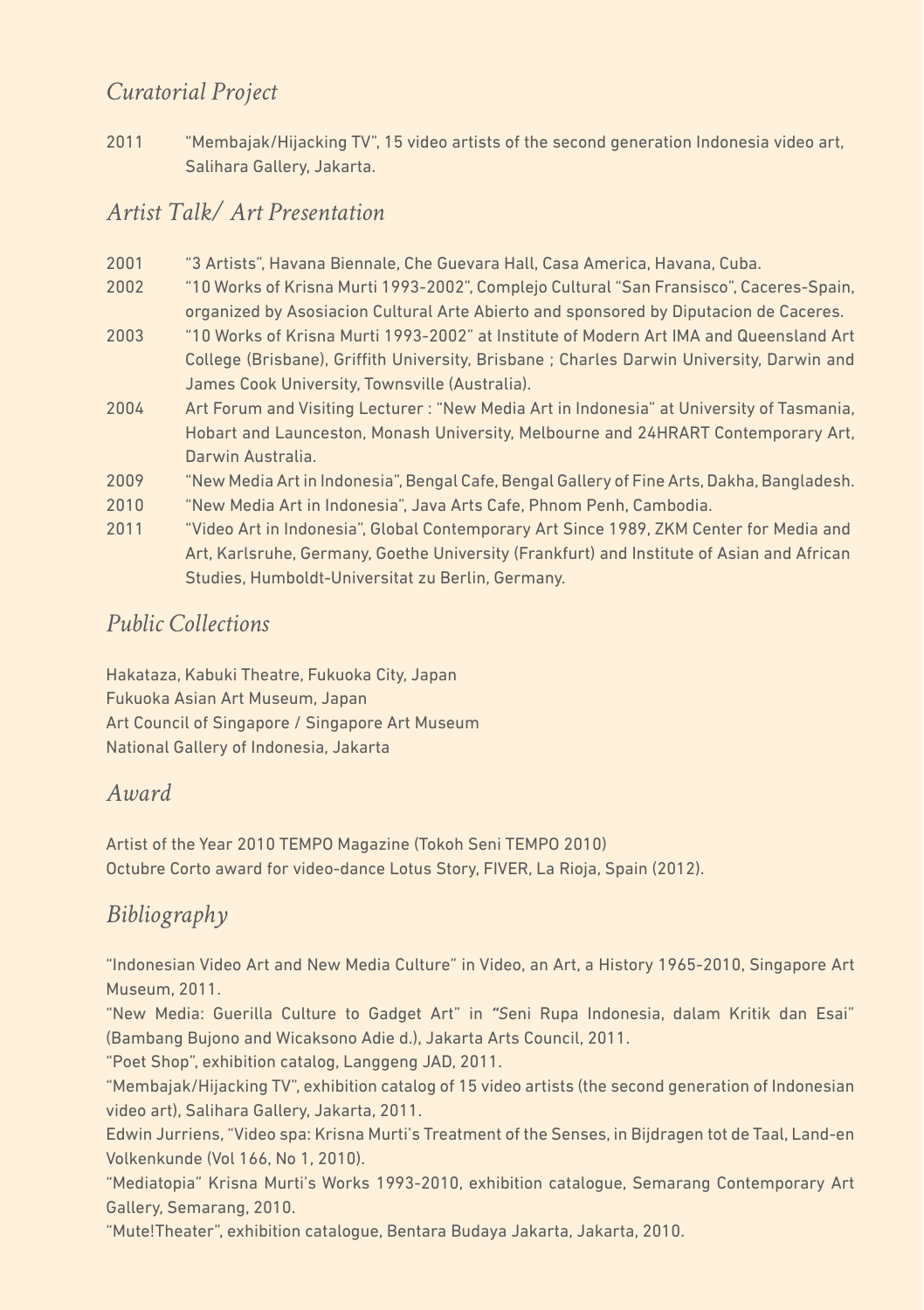"Essays on Video art and New Media : Indonesia and Beyond", (English and Indonesian), IVAA Publisher, Yogyakarta 2009.

"Forbidden Zone", exhibition catalogue, National Gallery of Indonesia, Jakarta, 2008.

"Apresiasi Seni Media Baru" (The Apreciation of New Media Arts), Direktorat Kesenian RI, Jakarta, 2006.

"Media Baru, Kultur Gerilya hingga Seni Gadget" (The New Media, from Guerilla Culture to Gadget Art), Jakarta Biennale Catalogue, Jakarta Art Council, 2006.

"Caring for Mickey, Collage Works of Krisna Murti", exhibition catalogue, Bandung, 2001.

"Video Publik", Krisna Murti, Kanisius Publisher, Yogyakarta, 1999.

"My Ancestors are Sangiran Man", exhibition catalogue, Krisna Murti, Bandung, 1997.

Writing media arts articles for Kompas newspaper, Visual Arts and Art Asia Pacific magazine.

**E-mail** krisnart@melsa.net.id **Website** http://melsa.net.id/~krisnart **Youtube** Krisna Murti Video Art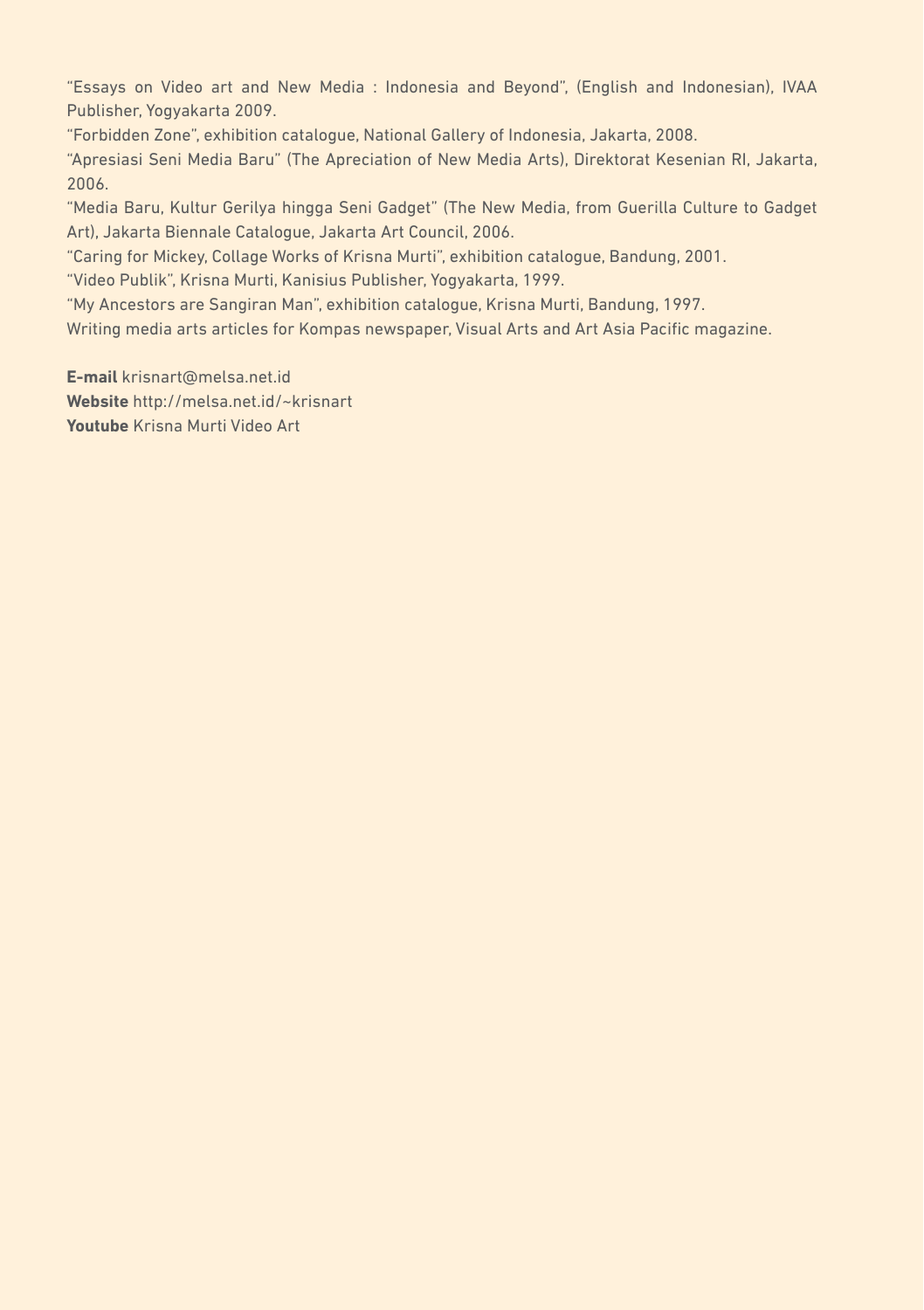

*Landung Simatupang* (b. Yogyakarta, 25 November 1951) acts for the stage and film, at times directs theatrical performances and gives public reading of literary works. Graduated from Gadjah Mada University Faculty of Letters with a bachelor degree in English, he is an English-Indonesian & Indonesian-English translator mainly for creative writing materials. He also writes poetry. Lives in his hometown.

*Ewelina Eve Smereczyńska*, born 1985 in Poland, is a performer, art manager and theater critic. She obtained Bachelor Degree in Cultural Management Studies (year 2008) and Master Degree in Theater Studies (year 2011) at the Adam Mickiewicz University in Poznań (Poland). She also studied dramaturgy at the Academy of Performing Arts in Ljubljana (Slovenia) and Sarajevo (Bosnia and Herzegovina). She has worked as a journalist, venue manager and event organizer for theater and dance festivals in many countries in Europe. She has been involved in many international artistic projects, performing as a member of theater companies and creating her own solo performances. She is currently living in Jogjakarta (Indonesia), where she studies Acting in Institute of Indonesian Arts and collaborates with Indonesian artists.

*Gita Kinanthi*, was born in Surabaya December 18, 1986. Since childhood she loved dance and learn dance around her home in Bogor. Getting talent scouting program for studying dance at the State University of Jakarta (2005-2009), and continued her studies in the field of dance in Post Graduate Program at the Indonesian Art Institute, Yogyakarta (2010-2012). Involved in a variety of dance events in Indonesia as well as some cultural mission and workshop in Kuwait, Shanghai, Thailand and Brunei Darussalam. Now she lives on the island of Lombok, developing medium of dance as therapy and community-based social transformation.

*Hanna Fransisca* (Zu Yong Xia/Zhu Jia Yun) was born in 1979 in Singkawang, West Kalimantan. She writes poems and stories. Her writings of motivation can be found in andaluarbiasa. com. Poems and short stories have been published such as in Kompas newspaper and Tempo magazine. Her anthology of poems that was published by publisher KATAKITA (2010) with title "Konde Penyair Han" has been awarded as the best book 2010 by Tempo magazine. Her two short stories "Kolecer" and "Hari Raya hantu" have been published in a joint anthology. Beside writing, she is a member of Jakarta Art Council (Dewan Kesenian Jakarta) since 2013.

*Ketut Sumerjana* born in Singaraja, Bali, 1974. He is a composer of electronic music with traditional music roots of Bali. He participated in various musical performances and creating illustration for video works. Sumerjana teaching music at Indonesian Art Institute, Denpasar, currently is completing post-graduate program at the Indonesian Art Institute in Yogyakarta.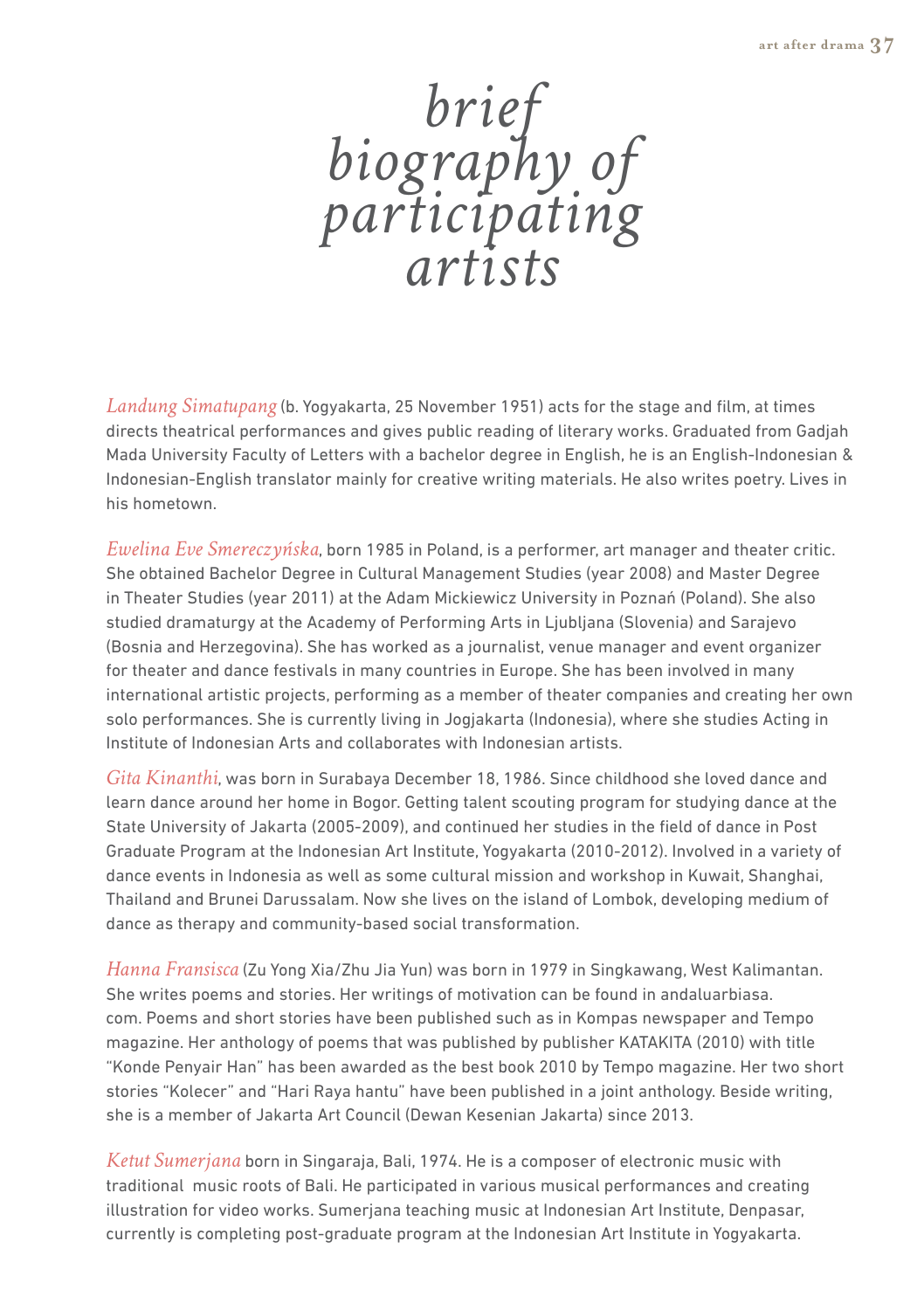#### **acknow ledgement**

Krisna Murti would like to thank to the following individuals and institutions for their support in this exhibition:

Salihara Gallery Asikin Hasan Dian Ina Mahendra Jeong-ok Jeon Yetty Sri Krisna and PT Aura Energi Indonesia Landung Simatupang Gita Kinanthi Ewelina Eve Smereczynska Hanna Fransisca Ketut Sumerjaya Deddy Setyawan Mustaqim Rennie Emonk

Also thanks to : Choki and crews, Nanang Hidayat, Anglia Yudina, Prajna Rakaditya, Paundra, H. Muhajirin, Bakri, Abdul Syukur